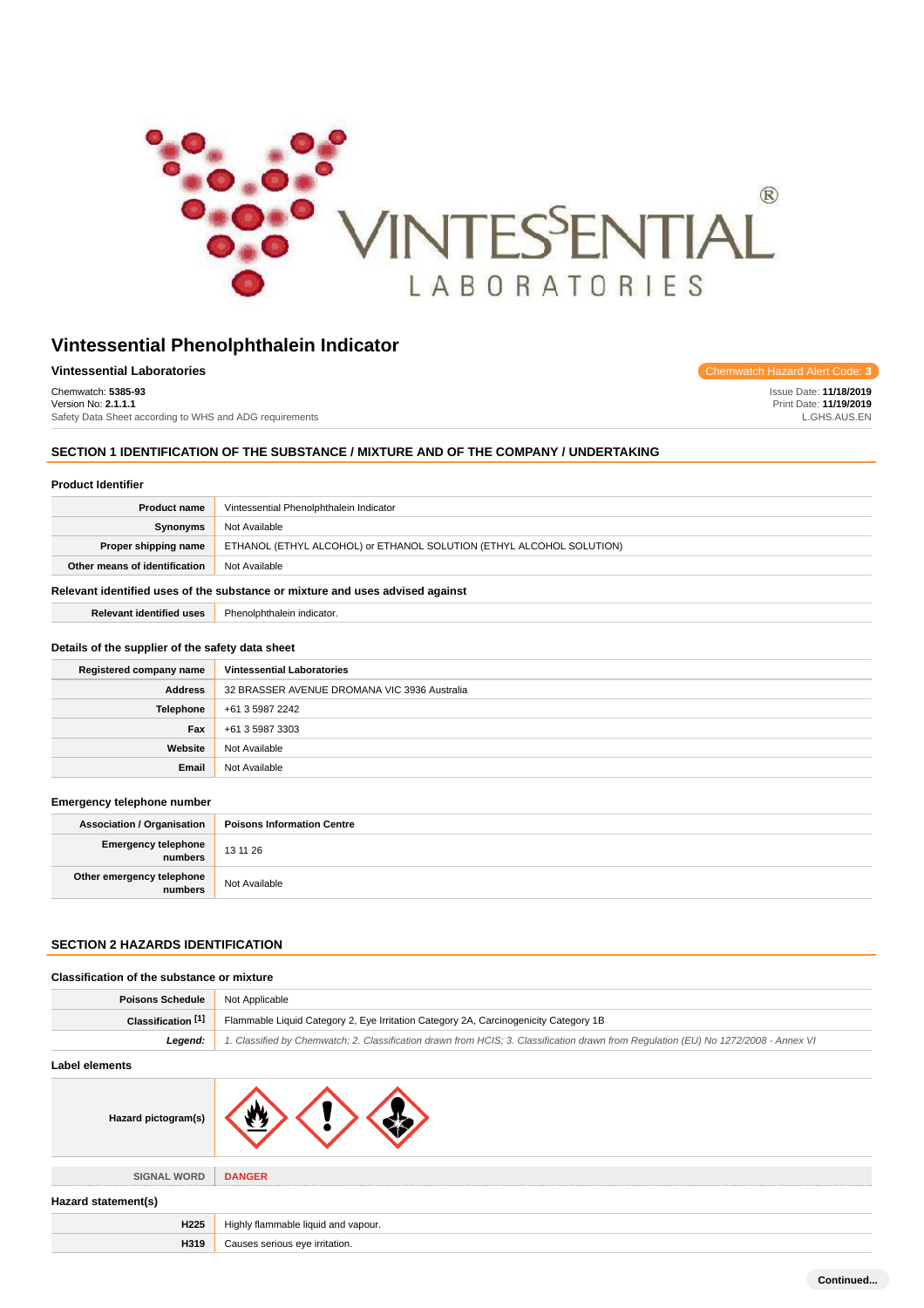| H350 | May cause cancer.                                                                 |  |
|------|-----------------------------------------------------------------------------------|--|
|      | <b>Precautionary statement(s) Prevention</b>                                      |  |
| P201 | Obtain special instructions before use.                                           |  |
| P210 | Keep away from heat/sparks/open flames/hot surfaces. - No smoking.                |  |
| P233 | Keep container tightly closed.                                                    |  |
| P281 | Use personal protective equipment as required.                                    |  |
| P240 | Ground/bond container and receiving equipment.                                    |  |
| P241 | Use explosion-proof electrical/ventilating/lighting/intrinsically safe equipment. |  |
| P242 | Use only non-sparking tools.                                                      |  |
| P243 | Take precautionary measures against static discharge.                             |  |
| P280 | Wear protective gloves/protective clothing/eye protection/face protection.        |  |

#### **Precautionary statement(s) Response**

| P308+P313      | IF exposed or concerned: Get medical advice/attention.                                                                           |
|----------------|----------------------------------------------------------------------------------------------------------------------------------|
| P370+P378      | In case of fire: Use alcohol resistant foam or normal protein foam for extinction.                                               |
| P305+P351+P338 | IF IN EYES: Rinse cautiously with water for several minutes. Remove contact lenses, if present and easy to do. Continue rinsing. |
| P337+P313      | If eye irritation persists: Get medical advice/attention.                                                                        |
| P303+P361+P353 | IF ON SKIN (or hair): Remove/Take off immediately all contaminated clothing. Rinse skin with water/shower.                       |
|                |                                                                                                                                  |

## **Precautionary statement(s) Storage**

| <b>DANSIDOSE</b><br>2.35 | Ctoro<br>∴ Keep cool.<br>i a well-ventilated place<br>.<br>$\sim$ $\sim$ $\sim$ |
|--------------------------|---------------------------------------------------------------------------------|
| <i>aane</i>              |                                                                                 |

## **Precautionary statement(s) Disposal**

**P501** Dispose of contents/container to authorised hazardous or special waste collection point in accordance with any local regulation.

## **SECTION 3 COMPOSITION / INFORMATION ON INGREDIENTS**

#### **Substances**

See section below for composition of Mixtures

## **Mixtures**

| <b>CAS No</b> | %[weight] | Name            |
|---------------|-----------|-----------------|
| 64-17-5       | $30 - 60$ | ethanol         |
| 77-09-8       | - <1      | phenolphthalein |
| 7732-18-5     | 30-60     | water           |

# **SECTION 4 FIRST AID MEASURES**

## **Description of first aid measures**

| <b>Eye Contact</b>  | If this product comes in contact with the eyes:<br>▶ Wash out immediately with fresh running water.<br>Ensure complete irrigation of the eye by keeping eyelids apart and away from eye and moving the eyelids by occasionally lifting the upper<br>and lower lids.<br>▶ Seek medical attention without delay; if pain persists or recurs seek medical attention.<br>▶ Removal of contact lenses after an eye injury should only be undertaken by skilled personnel.                                 |
|---------------------|------------------------------------------------------------------------------------------------------------------------------------------------------------------------------------------------------------------------------------------------------------------------------------------------------------------------------------------------------------------------------------------------------------------------------------------------------------------------------------------------------|
| <b>Skin Contact</b> | If skin contact occurs:<br>Inmediately remove all contaminated clothing, including footwear.<br>Flush skin and hair with running water (and soap if available).<br>▶ Seek medical attention in event of irritation.                                                                                                                                                                                                                                                                                  |
| Inhalation          | If fumes or combustion products are inhaled remove from contaminated area.<br>Lay patient down. Keep warm and rested.<br>▶ Prostheses such as false teeth, which may block airway, should be removed, where possible, prior to initiating first aid procedures.<br>Apply artificial respiration if not breathing, preferably with a demand valve resuscitator, bag-valve mask device, or pocket mask as trained.<br>Perform CPR if necessary.<br>Transport to hospital, or doctor.                   |
| Ingestion           | If swallowed do <b>NOT</b> induce vomiting.<br>► If vomiting occurs, lean patient forward or place on left side (head-down position, if possible) to maintain open airway and prevent aspiration.<br>• Observe the patient carefully.<br>▶ Never give liquid to a person showing signs of being sleepy or with reduced awareness; i.e. becoming unconscious.<br>▶ Give water to rinse out mouth, then provide liquid slowly and as much as casualty can comfortably drink.<br>▶ Seek medical advice. |

## **Indication of any immediate medical attention and special treatment needed**

Treat symptomatically.

For acute or short term repeated exposures to ethanol:

- Acute ingestion in non-tolerant patients usually responds to supportive care with special attention to prevention of aspiration, replacement of fluid and correction of nutritional deficiencies (magnesium, thiamine pyridoxine, Vitamins C and K).
- Give 50% dextrose (50-100 ml) IV to obtunded patients following blood draw for glucose determination.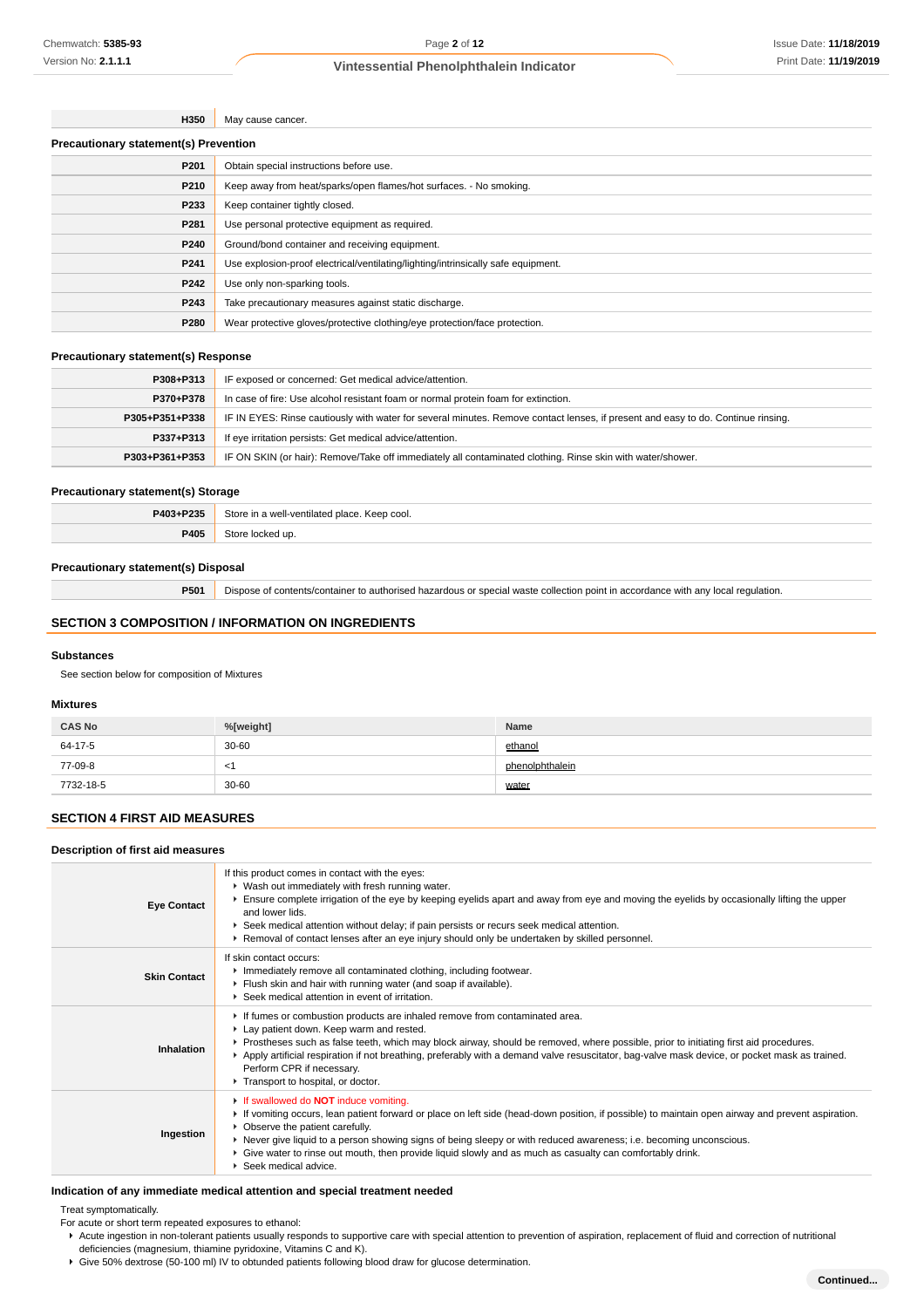- Comatose patients should be treated with initial attention to airway, breathing, circulation and drugs of immediate importance (glucose, thiamine).
- Decontamination is probably unnecessary more than 1 hour after a single observed ingestion. Cathartics and charcoal may be given but are probably not effective in single
- ingestions. Fructose administration is contra-indicated due to side effects.

## **SECTION 5 FIREFIGHTING MEASURES**

## **Extinguishing media**

- Alcohol stable foam.
- Dry chemical powder.
- $\blacktriangleright$  BCF (where regulations permit).
- ▶ Carbon dioxide.
- Water spray or fog Large fires only.

#### **Special hazards arising from the substrate or mixture**

| <b>Fire Incompatibility</b>    | ► Avoid contamination with oxidising agents i.e. nitrates, oxidising acids, chlorine bleaches, pool chlorine etc. as ignition may result                                                                                                                                                                                                                                                                                                                                                                                                                                                                                                                                                                                                                                                         |  |
|--------------------------------|--------------------------------------------------------------------------------------------------------------------------------------------------------------------------------------------------------------------------------------------------------------------------------------------------------------------------------------------------------------------------------------------------------------------------------------------------------------------------------------------------------------------------------------------------------------------------------------------------------------------------------------------------------------------------------------------------------------------------------------------------------------------------------------------------|--|
| <b>Advice for firefighters</b> |                                                                                                                                                                                                                                                                                                                                                                                                                                                                                                                                                                                                                                                                                                                                                                                                  |  |
| <b>Fire Fighting</b>           | Alert Fire Brigade and tell them location and nature of hazard.<br>• May be violently or explosively reactive.<br>▶ Wear breathing apparatus plus protective gloves in the event of a fire.<br>▶ Prevent, by any means available, spillage from entering drains or water course.<br>Consider evacuation (or protect in place).<br>Fight fire from a safe distance, with adequate cover.<br>If safe, switch off electrical equipment until vapour fire hazard removed.<br>• Use water delivered as a fine spray to control the fire and cool adjacent area.<br>Avoid spraying water onto liquid pools.<br>Do not approach containers suspected to be hot.<br>▶ Cool fire exposed containers with water spray from a protected location.<br>If safe to do so, remove containers from path of fire. |  |
| <b>Fire/Explosion Hazard</b>   | Liquid and vapour are highly flammable.<br>Severe fire hazard when exposed to heat, flame and/or oxidisers.<br>▶ Vapour may travel a considerable distance to source of ignition.<br>► Heating may cause expansion or decomposition leading to violent rupture of containers.<br>• On combustion, may emit toxic fumes of carbon monoxide (CO).<br>Combustion products include:<br>carbon dioxide (CO2)<br>other pyrolysis products typical of burning organic material.                                                                                                                                                                                                                                                                                                                         |  |
| <b>HAZCHEM</b>                 | •2YE                                                                                                                                                                                                                                                                                                                                                                                                                                                                                                                                                                                                                                                                                                                                                                                             |  |

## **SECTION 6 ACCIDENTAL RELEASE MEASURES**

#### **Personal precautions, protective equipment and emergency procedures**

See section 8

## **Environmental precautions**

See section 12

## **Methods and material for containment and cleaning up**

| <b>Minor Spills</b> | Remove all ignition sources.<br>Clean up all spills immediately.<br>Avoid breathing vapours and contact with skin and eyes.<br>► Control personal contact with the substance, by using protective equipment.<br>► Contain and absorb small quantities with vermiculite or other absorbent material.<br>$\triangleright$ Wipe up.<br>• Collect residues in a flammable waste container.                                                                                                                                                                                                                                                                                                                                                                                                                                                                                                                                                                                                 |
|---------------------|----------------------------------------------------------------------------------------------------------------------------------------------------------------------------------------------------------------------------------------------------------------------------------------------------------------------------------------------------------------------------------------------------------------------------------------------------------------------------------------------------------------------------------------------------------------------------------------------------------------------------------------------------------------------------------------------------------------------------------------------------------------------------------------------------------------------------------------------------------------------------------------------------------------------------------------------------------------------------------------|
| <b>Major Spills</b> | Clear area of personnel and move upwind.<br>Alert Fire Brigade and tell them location and nature of hazard.<br>• May be violently or explosively reactive.<br>▶ Wear breathing apparatus plus protective gloves.<br>▶ Prevent, by any means available, spillage from entering drains or water course.<br>Consider evacuation (or protect in place).<br>▶ No smoking, naked lights or ignition sources.<br>Increase ventilation.<br>Stop leak if safe to do so.<br>▶ Water spray or fog may be used to disperse /absorb vapour.<br>Contain spill with sand, earth or vermiculite.<br>Use only spark-free shovels and explosion proof equipment.<br>▶ Collect recoverable product into labelled containers for recycling.<br>Absorb remaining product with sand, earth or vermiculite.<br>• Collect solid residues and seal in labelled drums for disposal.<br>▶ Wash area and prevent runoff into drains.<br>If contamination of drains or waterways occurs, advise emergency services. |

Personal Protective Equipment advice is contained in Section 8 of the SDS.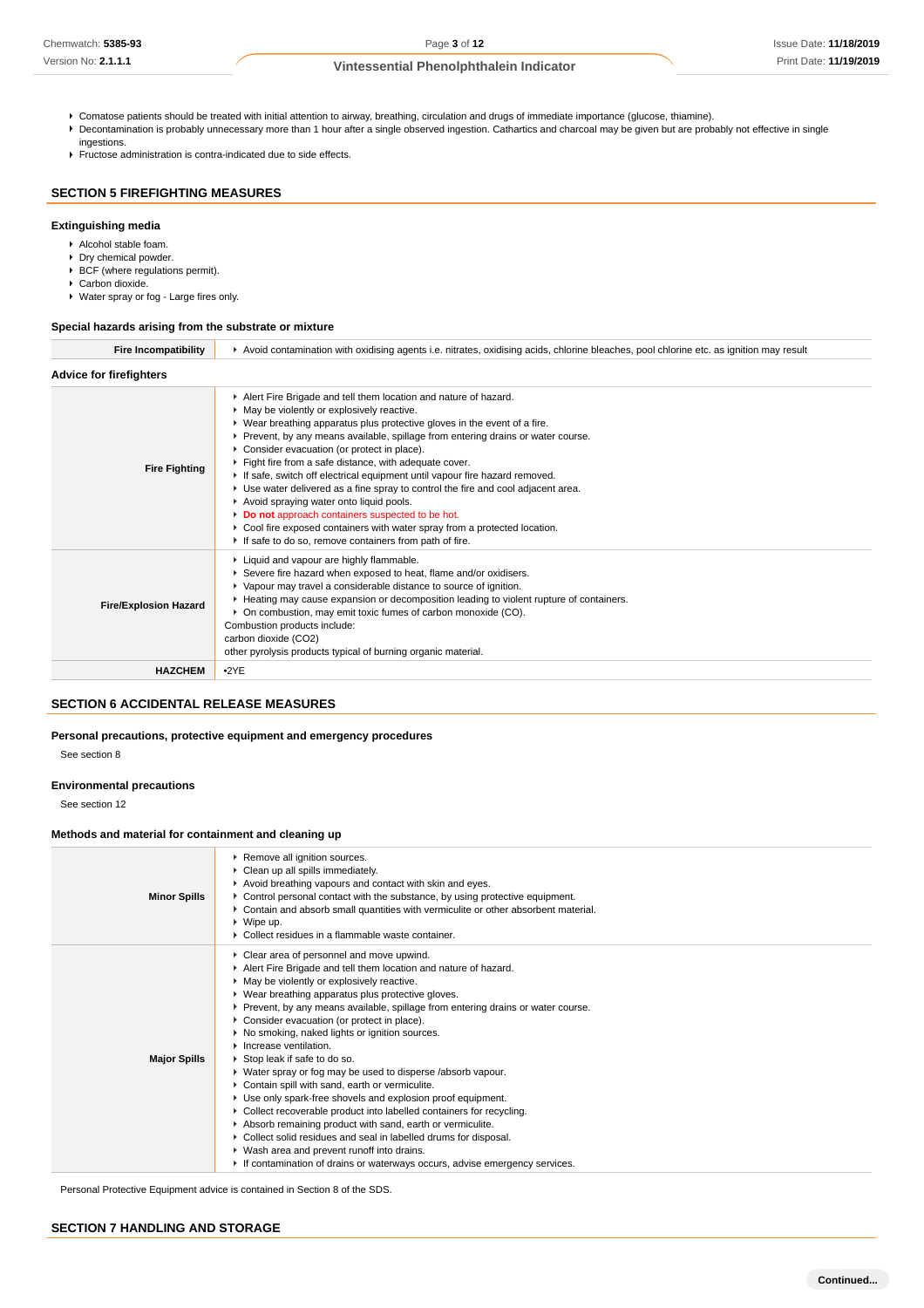| Precautions for safe handling |                                                                                                                                                                                                                                                                                                                                                                                                                                                                                                                                                                                                                                                                                                                                                                                                                                                                                                                                                                                                                                                                                                                                                                                                                                                                                                                                                       |
|-------------------------------|-------------------------------------------------------------------------------------------------------------------------------------------------------------------------------------------------------------------------------------------------------------------------------------------------------------------------------------------------------------------------------------------------------------------------------------------------------------------------------------------------------------------------------------------------------------------------------------------------------------------------------------------------------------------------------------------------------------------------------------------------------------------------------------------------------------------------------------------------------------------------------------------------------------------------------------------------------------------------------------------------------------------------------------------------------------------------------------------------------------------------------------------------------------------------------------------------------------------------------------------------------------------------------------------------------------------------------------------------------|
| Safe handling                 | ► Containers, even those that have been emptied, may contain explosive vapours.<br>▶ Do NOT cut, drill, grind, weld or perform similar operations on or near containers.<br>DO NOT allow clothing wet with material to stay in contact with skin<br>Avoid all personal contact, including inhalation.<br>▶ Wear protective clothing when risk of exposure occurs.<br>Use in a well-ventilated area.<br>Prevent concentration in hollows and sumps.<br>DO NOT enter confined spaces until atmosphere has been checked.<br>Avoid smoking, naked lights, heat or ignition sources.<br>▶ When handling, DO NOT eat, drink or smoke.<br>▶ Vapour may ignite on pumping or pouring due to static electricity.<br>DO NOT use plastic buckets.<br>Earth and secure metal containers when dispensing or pouring product.<br>Use spark-free tools when handling.<br>Avoid contact with incompatible materials.<br>▶ Keep containers securely sealed.<br>Avoid physical damage to containers.<br>Always wash hands with soap and water after handling.<br>▶ Work clothes should be laundered separately.<br>Use good occupational work practice.<br>• Observe manufacturer's storage and handling recommendations contained within this SDS.<br>Atmosphere should be regularly checked against established exposure standards to ensure safe working conditions. |
| Other information             | Store in original containers in approved flame-proof area.<br>▶ No smoking, naked lights, heat or ignition sources.<br>DO NOT store in pits, depressions, basements or areas where vapours may be trapped.<br>▶ Keep containers securely sealed.<br>Store away from incompatible materials in a cool, dry well ventilated area.<br>▶ Protect containers against physical damage and check regularly for leaks.<br>▶ Observe manufacturer's storage and handling recommendations contained within this SDS.                                                                                                                                                                                                                                                                                                                                                                                                                                                                                                                                                                                                                                                                                                                                                                                                                                            |

## **Conditions for safe storage, including any incompatibilities**

| Suitable container      | ▶ Packing as supplied by manufacturer.<br>• Plastic containers may only be used if approved for flammable liquid.<br>• Check that containers are clearly labelled and free from leaks.<br>► For low viscosity materials (i) : Drums and jerry cans must be of the non-removable head type. (ii) : Where a can is to be used as an inner<br>package, the can must have a screwed enclosure.<br>For materials with a viscosity of at least 2680 cSt. (23 deg. C)<br>For manufactured product having a viscosity of at least 250 cSt. (23 deg. C)<br>▶ Manufactured product that requires stirring before use and having a viscosity of at least 20 cSt (25 deg. C): (i) Removable head packaging;<br>(ii) Cans with friction closures and (iii) low pressure tubes and cartridges may be used.<br>• Where combination packages are used, and the inner packages are of glass, there must be sufficient inert cushioning material in contact with<br>inner and outer packages<br>In addition, where inner packagings are glass and contain liquids of packing group I there must be sufficient inert absorbent to absorb any<br>spillage, unless the outer packaging is a close fitting moulded plastic box and the substances are not incompatible with the plastic. |
|-------------------------|--------------------------------------------------------------------------------------------------------------------------------------------------------------------------------------------------------------------------------------------------------------------------------------------------------------------------------------------------------------------------------------------------------------------------------------------------------------------------------------------------------------------------------------------------------------------------------------------------------------------------------------------------------------------------------------------------------------------------------------------------------------------------------------------------------------------------------------------------------------------------------------------------------------------------------------------------------------------------------------------------------------------------------------------------------------------------------------------------------------------------------------------------------------------------------------------------------------------------------------------------------------------|
| Storage incompatibility | Avoid oxidising agents, acids, acid chlorides, acid anhydrides, chloroformates.<br>Avoid strong bases.<br>$\star$                                                                                                                                                                                                                                                                                                                                                                                                                                                                                                                                                                                                                                                                                                                                                                                                                                                                                                                                                                                                                                                                                                                                                  |

# **SECTION 8 EXPOSURE CONTROLS / PERSONAL PROTECTION**

## **Control parameters**

## **OCCUPATIONAL EXPOSURE LIMITS (OEL)**

## **INGREDIENT DATA**

| Source                       | redient | Material name         | <b>TWA</b><br>.             | ິ<br>.            | Peak      | Notes                       |
|------------------------------|---------|-----------------------|-----------------------------|-------------------|-----------|-----------------------------|
| Australia Exposure Standards | ethanol | $F$ thvi<br>l alcohol | 1000<br>1880 ma/m3<br>ገ nnm | Available<br>Nl∩t | Available | Available<br>N <sub>0</sub> |

**EMERGENCY LIMITS**

| Ingredient      | <b>Material name</b>                  | TEEL-1        |                     | TEEL-2            | TEEL-3    |
|-----------------|---------------------------------------|---------------|---------------------|-------------------|-----------|
|                 |                                       |               |                     |                   |           |
| ethanol         | Ethyl alcohol; (Ethanol)              | Not Available |                     | Not Available     | 15000 ppm |
| phenolphthalein | Phenolphthalein<br>$1.6 \text{ mg/m}$ |               |                     | $18 \text{ mg/m}$ | 200 mg/m3 |
|                 |                                       |               |                     |                   |           |
| Ingredient      | <b>Original IDLH</b>                  |               | <b>Revised IDLH</b> |                   |           |
| ethanol         | 3,300 ppm                             |               | Not Available       |                   |           |
| phenolphthalein | Not Available                         |               | Not Available       |                   |           |
| water           | Not Available                         |               | Not Available       |                   |           |

## **OCCUPATIONAL EXPOSURE BANDING**

| Ingredient      | <b>Occupational Exposure Band Rating</b>                                                                                                                                                                                                                                                                                                                                 | <b>Occupational Exposure Band Limit</b> |  |  |
|-----------------|--------------------------------------------------------------------------------------------------------------------------------------------------------------------------------------------------------------------------------------------------------------------------------------------------------------------------------------------------------------------------|-----------------------------------------|--|--|
| phenolphthalein |                                                                                                                                                                                                                                                                                                                                                                          | $\leq 0.01$ mg/m <sup>3</sup>           |  |  |
| Notes:          | Occupational exposure banding is a process of assigning chemicals into specific categories or bands based on a chemical's potency and the<br>adverse health outcomes associated with exposure. The output of this process is an occupational exposure band (OEB), which corresponds to a<br>range of exposure concentrations that are expected to protect worker health. |                                         |  |  |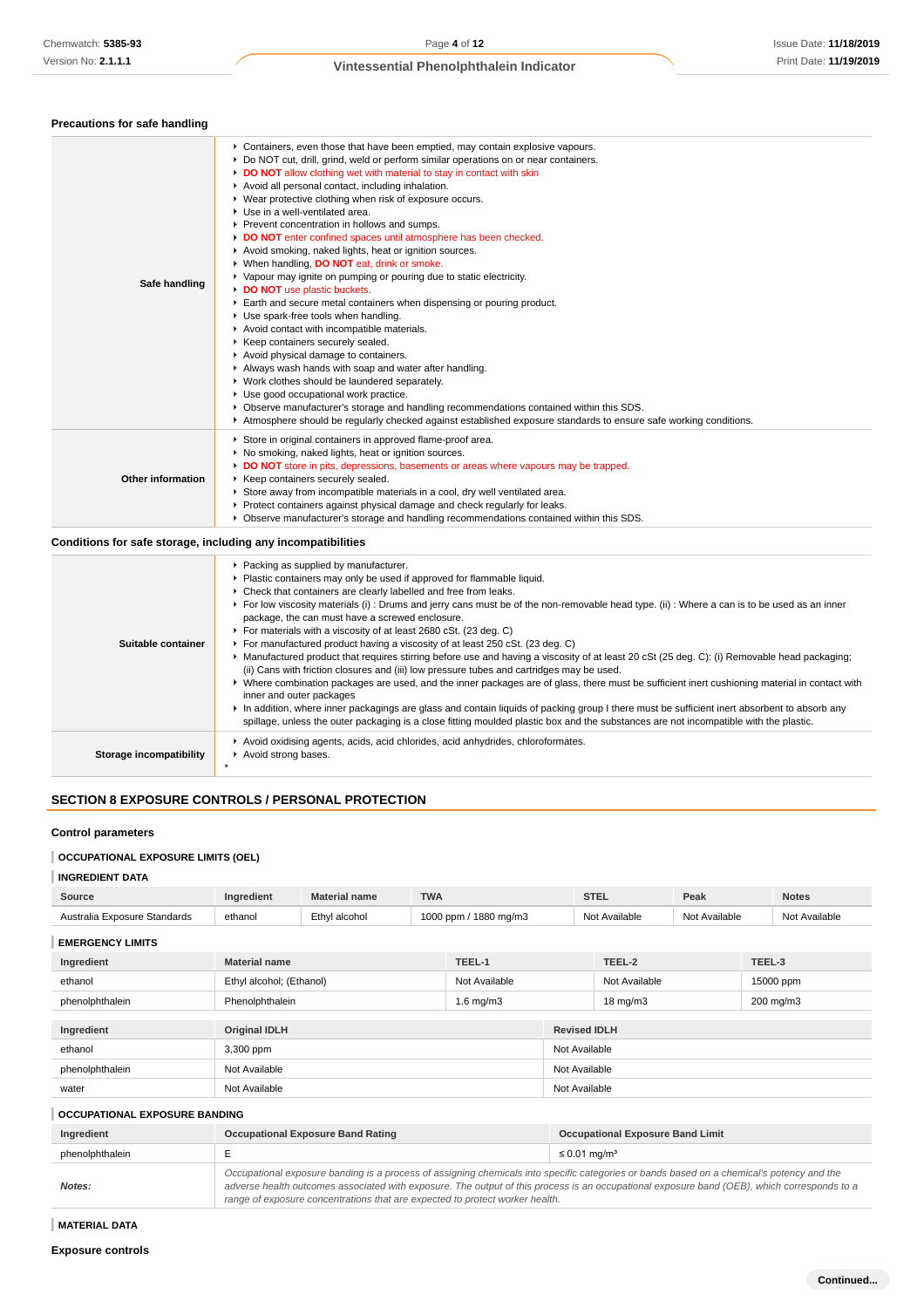| <b>Personal protection</b><br>Safety glasses with side shields.<br>Chemical goggles.<br>▶ Contact lenses may pose a special hazard; soft contact lenses may absorb and concentrate irritants. A written policy document, describing<br>the wearing of lenses or restrictions on use, should be created for each workplace or task. This should include a review of lens absorption<br>Eye and face protection<br>and adsorption for the class of chemicals in use and an account of injury experience. Medical and first-aid personnel should be trained in<br>their removal and suitable equipment should be readily available. In the event of chemical exposure, begin eye irrigation immediately and<br>remove contact lens as soon as practicable. Lens should be removed at the first signs of eye redness or irritation - lens should be removed in<br>a clean environment only after workers have washed hands thoroughly. [CDC NIOSH Current Intelligence Bulletin 59], [AS/NZS 1336 or<br>national equivalent]<br><b>Skin protection</b><br>See Hand protection below<br>▶ Wear chemical protective gloves, e.g. PVC.<br>▶ Wear safety footwear or safety gumboots, e.g. Rubber<br>The selection of suitable gloves does not only depend on the material, but also on further marks of quality which vary from manufacturer to<br>manufacturer. Where the chemical is a preparation of several substances, the resistance of the glove material can not be calculated in advance<br>and has therefore to be checked prior to the application.<br>The exact break through time for substances has to be obtained from the manufacturer of the protective gloves and has to be observed when<br>making a final choice.<br>Personal hygiene is a key element of effective hand care. Gloves must only be worn on clean hands. After using gloves, hands should be<br>washed and dried thoroughly. Application of a non-perfumed moisturiser is recommended.<br>Suitability and durability of glove type is dependent on usage. Important factors in the selection of gloves include:<br>frequency and duration of contact,<br>chemical resistance of glove material,<br>glove thickness and<br>dexterity<br>Select gloves tested to a relevant standard (e.g. Europe EN 374, US F739, AS/NZS 2161.1 or national equivalent).<br>When prolonged or frequently repeated contact may occur, a glove with a protection class of 5 or higher (breakthrough time<br>greater than 240 minutes according to EN 374, AS/NZS 2161.10.1 or national equivalent) is recommended.<br>When only brief contact is expected, a glove with a protection class of 3 or higher (breakthrough time greater than 60 minutes<br>according to EN 374, AS/NZS 2161.10.1 or national equivalent) is recommended.<br>Some glove polymer types are less affected by movement and this should be taken into account when considering gloves for<br>Hands/feet protection<br>long-term use.<br>Contaminated gloves should be replaced.<br>As defined in ASTM F-739-96 in any application, gloves are rated as:<br>Excellent when breakthrough time > 480 min<br>Good when breakthrough time > 20 min<br>$\cdot$<br>Fair when breakthrough time < 20 min<br>Poor when glove material degrades<br>For general applications, gloves with a thickness typically greater than 0.35 mm, are recommended.<br>It should be emphasised that glove thickness is not necessarily a good predictor of glove resistance to a specific chemical, as the permeation<br>efficiency of the glove will be dependent on the exact composition of the glove material. Therefore, glove selection should also be based on<br>consideration of the task requirements and knowledge of breakthrough times.<br>Glove thickness may also vary depending on the glove manufacturer, the glove type and the glove model. Therefore, the manufacturers'<br>technical data should always be taken into account to ensure selection of the most appropriate glove for the task.<br>Note: Depending on the activity being conducted, gloves of varying thickness may be required for specific tasks. For example:<br>Thinner gloves (down to 0.1 mm or less) may be required where a high degree of manual dexterity is needed. However, these<br>gloves are only likely to give short duration protection and would normally be just for single use applications, then disposed of.<br>Thicker gloves (up to 3 mm or more) may be required where there is a mechanical (as well as a chemical) risk i.e. where there is<br>abrasion or puncture potential<br>Gloves must only be worn on clean hands. After using gloves, hands should be washed and dried thoroughly. Application of a non-perfumed<br>moisturiser is recommended. | Appropriate engineering<br>controls | Engineering controls are used to remove a hazard or place a barrier between the worker and the hazard. Well-designed engineering controls can<br>be highly effective in protecting workers and will typically be independent of worker interactions to provide this high level of protection.<br>The basic types of engineering controls are:<br>Process controls which involve changing the way a job activity or process is done to reduce the risk.<br>Enclosure and/or isolation of emission source which keeps a selected hazard "physically" away from the worker and ventilation that strategically<br>"adds" and "removes" air in the work environment. Ventilation can remove or dilute an air contaminant if designed properly. The design of a<br>ventilation system must match the particular process and chemical or contaminant in use.<br>Employers may need to use multiple types of controls to prevent employee overexposure.<br>Employees exposed to confirmed human carcinogens should be authorized to do so by the employer, and work in a regulated area.<br>▶ Work should be undertaken in an isolated system such as a "glove-box". Employees should wash their hands and arms upon completion of<br>the assigned task and before engaging in other activities not associated with the isolated system.<br>▶ Within regulated areas, the carcinogen should be stored in sealed containers, or enclosed in a closed system, including piping systems, with<br>any sample ports or openings closed while the carcinogens are contained within.<br>• Open-vessel systems are prohibited.<br>Each operation should be provided with continuous local exhaust ventilation so that air movement is always from ordinary work areas to the<br>operation.<br>Exhaust air should not be discharged to regulated areas, non-regulated areas or the external environment unless decontaminated. Clean<br>make-up air should be introduced in sufficient volume to maintain correct operation of the local exhaust system.<br>For maintenance and decontamination activities, authorized employees entering the area should be provided with and required to wear<br>clean, impervious garments, including gloves, boots and continuous-air supplied hood. Prior to removing protective garments the employee<br>should undergo decontamination and be required to shower upon removal of the garments and hood.<br>▶ Except for outdoor systems, regulated areas should be maintained under negative pressure (with respect to non-regulated areas).<br>▶ Local exhaust ventilation requires make-up air be supplied in equal volumes to replaced air.<br>Laboratory hoods must be designed and maintained so as to draw air inward at an average linear face velocity of 0.76 m/sec with a minimum<br>of 0.64 m/sec. Design and construction of the fume hood requires that insertion of any portion of the employees body, other than hands and<br>arms, be disallowed. |
|---------------------------------------------------------------------------------------------------------------------------------------------------------------------------------------------------------------------------------------------------------------------------------------------------------------------------------------------------------------------------------------------------------------------------------------------------------------------------------------------------------------------------------------------------------------------------------------------------------------------------------------------------------------------------------------------------------------------------------------------------------------------------------------------------------------------------------------------------------------------------------------------------------------------------------------------------------------------------------------------------------------------------------------------------------------------------------------------------------------------------------------------------------------------------------------------------------------------------------------------------------------------------------------------------------------------------------------------------------------------------------------------------------------------------------------------------------------------------------------------------------------------------------------------------------------------------------------------------------------------------------------------------------------------------------------------------------------------------------------------------------------------------------------------------------------------------------------------------------------------------------------------------------------------------------------------------------------------------------------------------------------------------------------------------------------------------------------------------------------------------------------------------------------------------------------------------------------------------------------------------------------------------------------------------------------------------------------------------------------------------------------------------------------------------------------------------------------------------------------------------------------------------------------------------------------------------------------------------------------------------------------------------------------------------------------------------------------------------------------------------------------------------------------------------------------------------------------------------------------------------------------------------------------------------------------------------------------------------------------------------------------------------------------------------------------------------------------------------------------------------------------------------------------------------------------------------------------------------------------------------------------------------------------------------------------------------------------------------------------------------------------------------------------------------------------------------------------------------------------------------------------------------------------------------------------------------------------------------------------------------------------------------------------------------------------------------------------------------------------------------------------------------------------------------------------------------------------------------------------------------------------------------------------------------------------------------------------------------------------------------------------------------------------------------------------------------------------------------------------------------------------------------------------------------------------------------------------------------------------------------------------------------------------------------------------------------------------------------------------------------------------------------------------------------------------------------------------------------------------------------------------------------------------------------------------------------------------------------------------------------------------------------------------------------------------------------------------------------------------------------------------------------------|-------------------------------------|-----------------------------------------------------------------------------------------------------------------------------------------------------------------------------------------------------------------------------------------------------------------------------------------------------------------------------------------------------------------------------------------------------------------------------------------------------------------------------------------------------------------------------------------------------------------------------------------------------------------------------------------------------------------------------------------------------------------------------------------------------------------------------------------------------------------------------------------------------------------------------------------------------------------------------------------------------------------------------------------------------------------------------------------------------------------------------------------------------------------------------------------------------------------------------------------------------------------------------------------------------------------------------------------------------------------------------------------------------------------------------------------------------------------------------------------------------------------------------------------------------------------------------------------------------------------------------------------------------------------------------------------------------------------------------------------------------------------------------------------------------------------------------------------------------------------------------------------------------------------------------------------------------------------------------------------------------------------------------------------------------------------------------------------------------------------------------------------------------------------------------------------------------------------------------------------------------------------------------------------------------------------------------------------------------------------------------------------------------------------------------------------------------------------------------------------------------------------------------------------------------------------------------------------------------------------------------------------------------------------------------------------------------------------------------------------------------------------------------------------------------------------------------------------------------------------------------------------------------------------------------------------------------------------------------------------------------------------------------------------|
|                                                                                                                                                                                                                                                                                                                                                                                                                                                                                                                                                                                                                                                                                                                                                                                                                                                                                                                                                                                                                                                                                                                                                                                                                                                                                                                                                                                                                                                                                                                                                                                                                                                                                                                                                                                                                                                                                                                                                                                                                                                                                                                                                                                                                                                                                                                                                                                                                                                                                                                                                                                                                                                                                                                                                                                                                                                                                                                                                                                                                                                                                                                                                                                                                                                                                                                                                                                                                                                                                                                                                                                                                                                                                                                                                                                                                                                                                                                                                                                                                                                                                                                                                                                                                                                                                                                                                                                                                                                                                                                                                                                                                                                                                                                                                                                 |                                     |                                                                                                                                                                                                                                                                                                                                                                                                                                                                                                                                                                                                                                                                                                                                                                                                                                                                                                                                                                                                                                                                                                                                                                                                                                                                                                                                                                                                                                                                                                                                                                                                                                                                                                                                                                                                                                                                                                                                                                                                                                                                                                                                                                                                                                                                                                                                                                                                                                                                                                                                                                                                                                                                                                                                                                                                                                                                                                                                                                                         |
|                                                                                                                                                                                                                                                                                                                                                                                                                                                                                                                                                                                                                                                                                                                                                                                                                                                                                                                                                                                                                                                                                                                                                                                                                                                                                                                                                                                                                                                                                                                                                                                                                                                                                                                                                                                                                                                                                                                                                                                                                                                                                                                                                                                                                                                                                                                                                                                                                                                                                                                                                                                                                                                                                                                                                                                                                                                                                                                                                                                                                                                                                                                                                                                                                                                                                                                                                                                                                                                                                                                                                                                                                                                                                                                                                                                                                                                                                                                                                                                                                                                                                                                                                                                                                                                                                                                                                                                                                                                                                                                                                                                                                                                                                                                                                                                 |                                     |                                                                                                                                                                                                                                                                                                                                                                                                                                                                                                                                                                                                                                                                                                                                                                                                                                                                                                                                                                                                                                                                                                                                                                                                                                                                                                                                                                                                                                                                                                                                                                                                                                                                                                                                                                                                                                                                                                                                                                                                                                                                                                                                                                                                                                                                                                                                                                                                                                                                                                                                                                                                                                                                                                                                                                                                                                                                                                                                                                                         |
|                                                                                                                                                                                                                                                                                                                                                                                                                                                                                                                                                                                                                                                                                                                                                                                                                                                                                                                                                                                                                                                                                                                                                                                                                                                                                                                                                                                                                                                                                                                                                                                                                                                                                                                                                                                                                                                                                                                                                                                                                                                                                                                                                                                                                                                                                                                                                                                                                                                                                                                                                                                                                                                                                                                                                                                                                                                                                                                                                                                                                                                                                                                                                                                                                                                                                                                                                                                                                                                                                                                                                                                                                                                                                                                                                                                                                                                                                                                                                                                                                                                                                                                                                                                                                                                                                                                                                                                                                                                                                                                                                                                                                                                                                                                                                                                 |                                     |                                                                                                                                                                                                                                                                                                                                                                                                                                                                                                                                                                                                                                                                                                                                                                                                                                                                                                                                                                                                                                                                                                                                                                                                                                                                                                                                                                                                                                                                                                                                                                                                                                                                                                                                                                                                                                                                                                                                                                                                                                                                                                                                                                                                                                                                                                                                                                                                                                                                                                                                                                                                                                                                                                                                                                                                                                                                                                                                                                                         |
| <b>Body protection</b><br>See Other protection below                                                                                                                                                                                                                                                                                                                                                                                                                                                                                                                                                                                                                                                                                                                                                                                                                                                                                                                                                                                                                                                                                                                                                                                                                                                                                                                                                                                                                                                                                                                                                                                                                                                                                                                                                                                                                                                                                                                                                                                                                                                                                                                                                                                                                                                                                                                                                                                                                                                                                                                                                                                                                                                                                                                                                                                                                                                                                                                                                                                                                                                                                                                                                                                                                                                                                                                                                                                                                                                                                                                                                                                                                                                                                                                                                                                                                                                                                                                                                                                                                                                                                                                                                                                                                                                                                                                                                                                                                                                                                                                                                                                                                                                                                                                            |                                     |                                                                                                                                                                                                                                                                                                                                                                                                                                                                                                                                                                                                                                                                                                                                                                                                                                                                                                                                                                                                                                                                                                                                                                                                                                                                                                                                                                                                                                                                                                                                                                                                                                                                                                                                                                                                                                                                                                                                                                                                                                                                                                                                                                                                                                                                                                                                                                                                                                                                                                                                                                                                                                                                                                                                                                                                                                                                                                                                                                                         |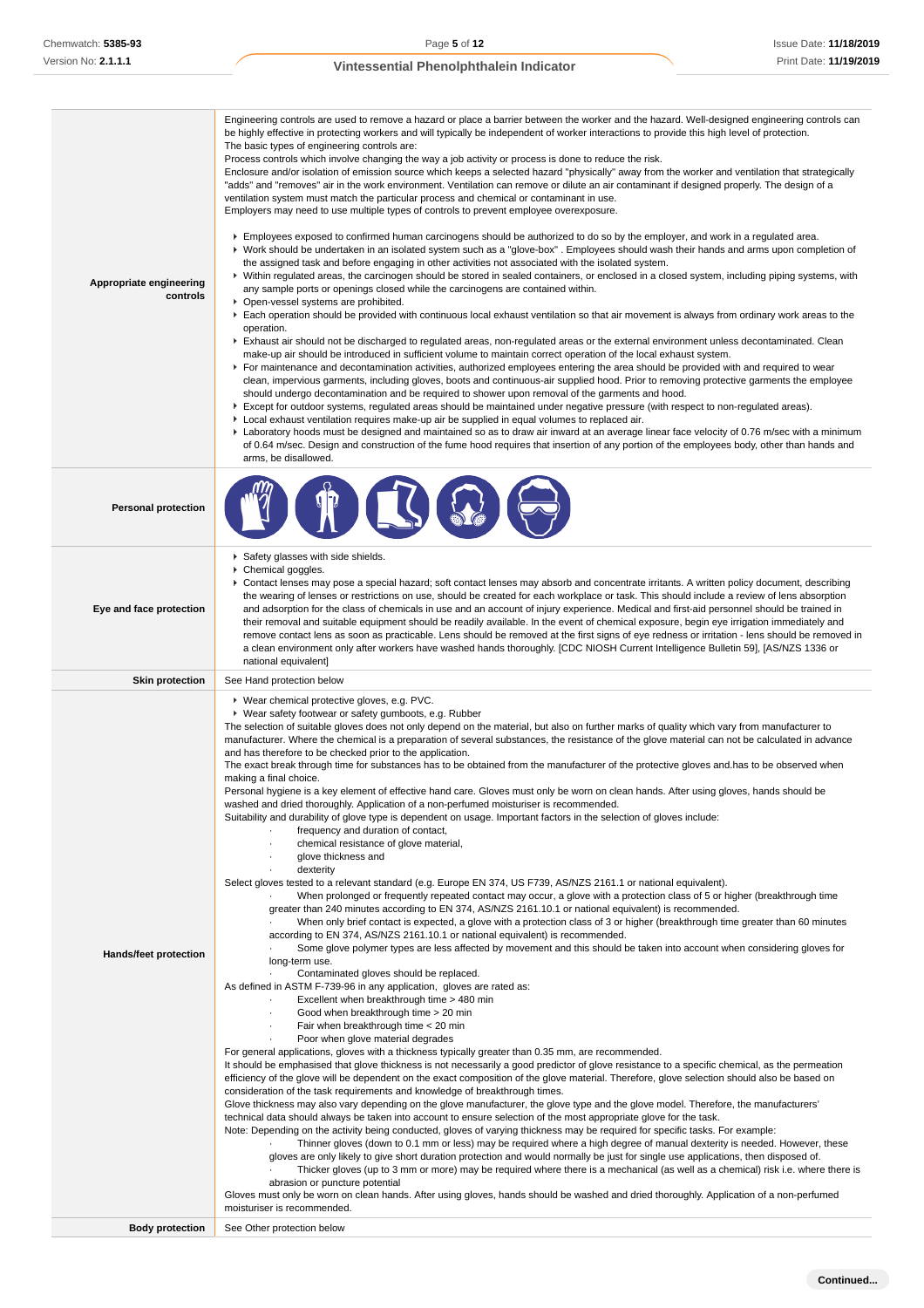| Other protection | Employees working with confirmed human carcinogens should be provided with, and be required to wear, clean, full body protective clothing<br>(smocks, coveralls, or long-sleeved shirt and pants), shoe covers and gloves prior to entering the regulated area. [AS/NZS ISO 6529:2006 or<br>national equivalent]<br>Employees engaged in handling operations involving carcinogens should be provided with, and required to wear and use half-face filter-type<br>respirators with filters for dusts, mists and fumes, or air purifying canisters or cartridges. A respirator affording higher levels of protection may<br>be substituted. [AS/NZS 1715 or national equivalent]<br>Emergency deluge showers and eyewash fountains, supplied with potable water, should be located near, within sight of, and on the same<br>level with locations where direct exposure is likely.<br>▶ Prior to each exit from an area containing confirmed human carcinogens, employees should be required to remove and leave protective<br>clothing and equipment at the point of exit and at the last exit of the day, to place used clothing and equipment in impervious containers at<br>the point of exit for purposes of decontamination or disposal. The contents of such impervious containers must be identified with suitable<br>labels. For maintenance and decontamination activities, authorized employees entering the area should be provided with and required to<br>wear clean, impervious garments, including gloves, boots and continuous-air supplied hood.<br>▶ Prior to removing protective garments the employee should undergo decontamination and be required to shower upon removal of the<br>garments and hood.<br>$\triangleright$ Overalls.<br>▶ PVC Apron.<br>▶ PVC protective suit may be required if exposure severe.<br>Eyewash unit.<br>Ensure there is ready access to a safety shower.<br>▶ Some plastic personal protective equipment (PPE) (e.g. gloves, aprons, overshoes) are not recommended as they may produce static<br>electricity.<br>For large scale or continuous use wear tight-weave non-static clothing (no metallic fasteners, cuffs or pockets).<br>▶ Non sparking safety or conductive footwear should be considered. Conductive footwear describes a boot or shoe with a sole made from a<br>conductive compound chemically bound to the bottom components, for permanent control to electrically ground the foot an shall dissipate<br>static electricity from the body to reduce the possibility of ignition of volatile compounds. Electrical resistance must range between 0 to<br>500,000 ohms. Conductive shoes should be stored in lockers close to the room in which they are worn. Personnel who have been issued<br>conductive footwear should not wear them from their place of work to their homes and return. |
|------------------|---------------------------------------------------------------------------------------------------------------------------------------------------------------------------------------------------------------------------------------------------------------------------------------------------------------------------------------------------------------------------------------------------------------------------------------------------------------------------------------------------------------------------------------------------------------------------------------------------------------------------------------------------------------------------------------------------------------------------------------------------------------------------------------------------------------------------------------------------------------------------------------------------------------------------------------------------------------------------------------------------------------------------------------------------------------------------------------------------------------------------------------------------------------------------------------------------------------------------------------------------------------------------------------------------------------------------------------------------------------------------------------------------------------------------------------------------------------------------------------------------------------------------------------------------------------------------------------------------------------------------------------------------------------------------------------------------------------------------------------------------------------------------------------------------------------------------------------------------------------------------------------------------------------------------------------------------------------------------------------------------------------------------------------------------------------------------------------------------------------------------------------------------------------------------------------------------------------------------------------------------------------------------------------------------------------------------------------------------------------------------------------------------------------------------------------------------------------------------------------------------------------------------------------------------------------------------------------------------------------------------------------------------------------------------------------------------------------------------------------------------------------------------------------------------------------------------------------------------------------------|

## **Recommended material(s)**

**GLOVE SELECTION INDEX**

Glove selection is based on a modified presentation of the:

 **"Forsberg Clothing Performance Index".**

 The effect(s) of the following substance(s) are taken into account in the **computergenerated** selection:

Vintessential Phenolphthalein Indicator

| <b>Material</b>       | CPI |
|-----------------------|-----|
| <b>NEOPRENE</b>       | A   |
| <b>BUTYL</b>          | C   |
| <b>NATURAL RUBBER</b> | C   |
| NATURAL+NEOPRENE      | C   |
| <b>NITRILE</b>        | C   |
| NITRILE+PVC           | C   |
| PE/EVAL/PE            | C   |
| <b>PVA</b>            | C   |
| <b>PVC</b>            | C   |
| <b>VITON</b>          | C   |

\* CPI - Chemwatch Performance Index

A: Best Selection

B: Satisfactory; may degrade after 4 hours continuous immersion

C: Poor to Dangerous Choice for other than short term immersion

**NOTE**: As a series of factors will influence the actual performance of the glove, a final selection must be based on detailed observation. -

\* Where the glove is to be used on a short term, casual or infrequent basis, factors such as "feel" or convenience (e.g. disposability), may dictate a choice of gloves which might otherwise be unsuitable following long-term or frequent use. A qualified practitioner should be consulted.

## **SECTION 9 PHYSICAL AND CHEMICAL PROPERTIES**

#### **Information on basic physical and chemical properties**

**Appearance** Pale yellow highly flammable liquid; mixes with water. **Physical state** Liquid **Relative density (Water = 1)** Not Available **Odour** Not Available **Partition coefficient n-octanol**<br> **Partition coefficient n-octanol Not Available Odour threshold** Not Available **Auto-ignition temperature (°C)** Not Available **pH (as supplied)** Not Available **Decomposition temperature** Not Available **Melting point / freezing point CONFIDENTIAL CONFIDENTIAL CONFIDENTIAL CONFIDENTIAL CONFIDENTIAL Viscosity (cSt)** Not Available **Initial boiling point and boiling range (°C)** Not Available **Molecular weight (g/mol)** Not Applicable **range (°C)** Not Applicable **Flash point (°C)** Not Available **Taste** Not Available **Evaporation rate** Not Available **Explosive properties** Not Available

**Respiratory protection**

Type A Filter of sufficient capacity. (AS/NZS 1716 & 1715, EN 143:2000 & 149:2001, ANSI Z88 or national equivalent)

Where the concentration of gas/particulates in the breathing zone, approaches or exceeds the "Exposure Standard" (or ES), respiratory protection is required. Degree of protection varies with both face-piece and Class of filter; the nature of protection varies with Type of filter.

| <b>Required Minimum</b><br><b>Protection Factor</b> | <b>Half-Face</b><br>Respirator | <b>Full-Face</b><br>Respirator | <b>Powered Air</b><br>Respirator |
|-----------------------------------------------------|--------------------------------|--------------------------------|----------------------------------|
| up to $5 \times ES$                                 | Air-line*                      | $A-2$                          | $A-PAPR-2$ ^                     |
| up to $10 \times ES$                                |                                | $A-3$                          | -                                |
| $10+ x ES$                                          |                                | Air-line**                     | -                                |

#### \* - Continuous Flow; \*\* - Continuous-flow or positive pressure demand ^ - Full-face

A(All classes) = Organic vapours, B AUS or B1 = Acid gasses, B2 = Acid gas or hydrogen cyanide(HCN), B3 = Acid gas or hydrogen cyanide(HCN), E = Sulfur dioxide(SO2), G = Agricultural chemicals, K = Ammonia(NH3), Hg = Mercury, NO = Oxides of nitrogen,  $MB = M$ ethyl bromide,  $AX = Low$  boiling point organic compounds(below 65 degC)

- Cartridge respirators should never be used for emergency ingress or in areas of unknown vapour concentrations or oxygen content.
- ► The wearer must be warned to leave the contaminated area immediately on detecting any odours through the respirator. The odour may indicate that the mask is not functioning properly, that the vapour concentration is too high, or that the mask is not properly fitted. Because of these limitations, only restricted use of cartridge respirators is considered appropriate.
- Cartridge performance is affected by humidity. Cartridges should be changed after 2 hr of continuous use unless it is determined that the humidity is less than 75%, in which case, cartridges can be used for 4 hr. Used cartridges should be discarded daily, regardless of the length of time used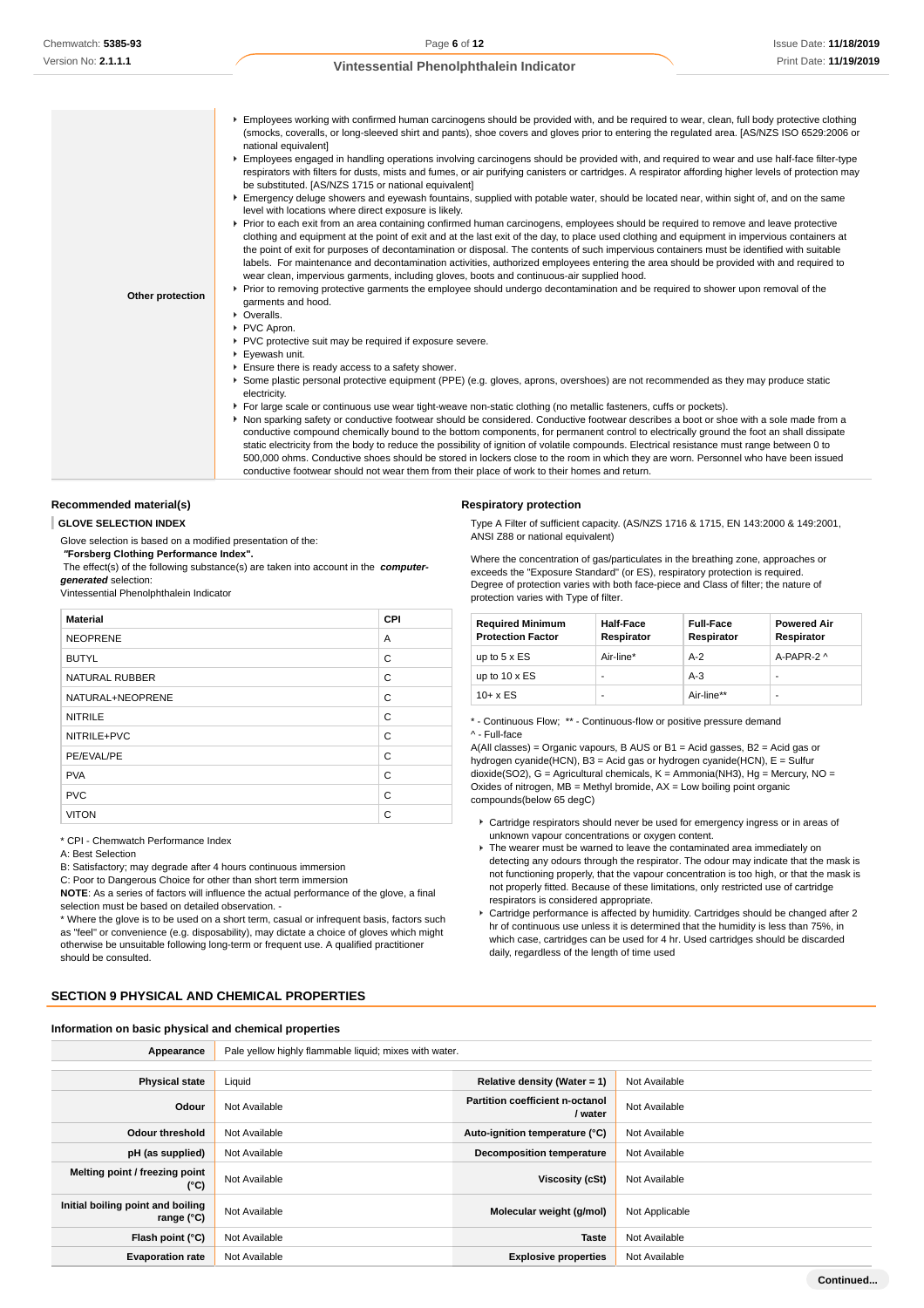| <b>Flammability</b>       | Not Available | <b>Oxidising properties</b>            | Not Available |
|---------------------------|---------------|----------------------------------------|---------------|
| Upper Explosive Limit (%) | Not Available | Surface Tension (dyn/cm or<br>$mN/m$ ) | Not Available |
| Lower Explosive Limit (%) | Not Available | <b>Volatile Component (%vol)</b>       | Not Available |
| Vapour pressure (kPa)     | Not Available | Gas group                              | Not Available |
| Solubility in water       | Miscible      | pH as a solution (1%)                  | Not Available |
| Vapour density (Air = 1)  | Not Available | VOC g/L                                | Not Available |

# **SECTION 10 STABILITY AND REACTIVITY**

| Reactivity                                 | See section 7                                                                                                                      |
|--------------------------------------------|------------------------------------------------------------------------------------------------------------------------------------|
| <b>Chemical stability</b>                  | • Unstable in the presence of incompatible materials.<br>Product is considered stable.<br>Hazardous polymerisation will not occur. |
| Possibility of hazardous<br>reactions      | See section 7                                                                                                                      |
| <b>Conditions to avoid</b>                 | See section 7                                                                                                                      |
| Incompatible materials                     | See section 7                                                                                                                      |
| <b>Hazardous decomposition</b><br>products | See section 5                                                                                                                      |

# **SECTION 11 TOXICOLOGICAL INFORMATION**

## **Information on toxicological effects**

| <b>Inhaled</b>      | Inhalation of vapours may cause drowsiness and dizziness. This may be accompanied by narcosis, reduced alertness, loss of reflexes, lack of<br>coordination and vertigo.<br>Inhalation of vapours or aerosols (mists, fumes), generated by the material during the course of normal handling, may be damaging to the health<br>of the individual.<br>Limited evidence or practical experience suggests that the material may produce irritation of the respiratory system, in a significant number of<br>individuals, following inhalation. In contrast to most organs, the lung is able to respond to a chemical insult by first removing or neutralising the<br>irritant and then repairing the damage. The repair process, which initially evolved to protect mammalian lungs from foreign matter and antigens,<br>may however, produce further lung damage resulting in the impairment of gas exchange, the primary function of the lungs. Respiratory tract<br>irritation often results in an inflammatory response involving the recruitment and activation of many cell types, mainly derived from the vascular<br>system.<br>The most common signs of inhalation overexposure to ethanol, in animals, include ataxia, incoordination and drowsiness for those surviving<br>narcosis. The narcotic dose for rats, after 2 hours of exposure, is 19260 ppm.<br>Acute effects from inhalation of high concentrations of vapour are pulmonary irritation, including coughing, with nausea; central nervous system<br>depression - characterised by headache and dizziness, increased reaction time, fatigue and loss of co-ordination |                                                                                                                                                                                                                                                                                                                                                                                           |
|---------------------|-------------------------------------------------------------------------------------------------------------------------------------------------------------------------------------------------------------------------------------------------------------------------------------------------------------------------------------------------------------------------------------------------------------------------------------------------------------------------------------------------------------------------------------------------------------------------------------------------------------------------------------------------------------------------------------------------------------------------------------------------------------------------------------------------------------------------------------------------------------------------------------------------------------------------------------------------------------------------------------------------------------------------------------------------------------------------------------------------------------------------------------------------------------------------------------------------------------------------------------------------------------------------------------------------------------------------------------------------------------------------------------------------------------------------------------------------------------------------------------------------------------------------------------------------------------------------------------------------------------------------------------------|-------------------------------------------------------------------------------------------------------------------------------------------------------------------------------------------------------------------------------------------------------------------------------------------------------------------------------------------------------------------------------------------|
|                     |                                                                                                                                                                                                                                                                                                                                                                                                                                                                                                                                                                                                                                                                                                                                                                                                                                                                                                                                                                                                                                                                                                                                                                                                                                                                                                                                                                                                                                                                                                                                                                                                                                           | Accidental ingestion of the material may be damaging to the health of the individual.                                                                                                                                                                                                                                                                                                     |
|                     |                                                                                                                                                                                                                                                                                                                                                                                                                                                                                                                                                                                                                                                                                                                                                                                                                                                                                                                                                                                                                                                                                                                                                                                                                                                                                                                                                                                                                                                                                                                                                                                                                                           | Ingestion of ethanol may produce nausea, vomiting, gastrointestinal bleeding, abdominal pain and diarrhoea. Systemic effects:                                                                                                                                                                                                                                                             |
|                     | <b>Blood</b><br>concentration:                                                                                                                                                                                                                                                                                                                                                                                                                                                                                                                                                                                                                                                                                                                                                                                                                                                                                                                                                                                                                                                                                                                                                                                                                                                                                                                                                                                                                                                                                                                                                                                                            | Effects:                                                                                                                                                                                                                                                                                                                                                                                  |
|                     | $<$ 1.5 g/l                                                                                                                                                                                                                                                                                                                                                                                                                                                                                                                                                                                                                                                                                                                                                                                                                                                                                                                                                                                                                                                                                                                                                                                                                                                                                                                                                                                                                                                                                                                                                                                                                               | Mild: Impaired visual acuity, coordination and reaction time, emotional lability                                                                                                                                                                                                                                                                                                          |
| Ingestion           | Moderate: Slurred speech, confusion, ataxia, emotional lability, perceptual and sensation disturbances possible<br>blackout spells, and incoordination with impaired objective performance in standardised tests.<br>Possible diplopia, flushing, tachycardia, sweating and incontinence.<br>$1.5 - 3.0$ g/l<br>Bradypnoea may occur early and tachypnoea may develop in cases of metabollic acidosis, hypoglycaemia and<br>hypokalaemia.<br>CNS depression may progress to coma.                                                                                                                                                                                                                                                                                                                                                                                                                                                                                                                                                                                                                                                                                                                                                                                                                                                                                                                                                                                                                                                                                                                                                         |                                                                                                                                                                                                                                                                                                                                                                                           |
|                     | $3-5$ g/l                                                                                                                                                                                                                                                                                                                                                                                                                                                                                                                                                                                                                                                                                                                                                                                                                                                                                                                                                                                                                                                                                                                                                                                                                                                                                                                                                                                                                                                                                                                                                                                                                                 | Severe: Cold clammy skin, hypothermia and hypotension.<br>Atrial fibrillation and atrioventricular block have been reported.<br>Respiratory depression may occur, respiratory failure may follow serious intoxication, aspiration of vomitus may result<br>in pneumonitis and pulmonary oedema.<br>Convulsions due to severe hypoglycaemia may also occur<br>Acute hepatitis may develop. |
|                     | The material may produce moderate skin irritation; limited evidence or practical experience suggests, that the material either:<br>produces moderate inflammation of the skin in a substantial number of individuals following direct contact and/or<br>▶ produces significant, but moderate, inflammation when applied to the healthy intact skin of animals (for up to four hours), such inflammation<br>being present twenty-four hours or more after the end of the exposure period.<br>Skin irritation may also be present after prolonged or repeated exposure; this may result in a form of contact dermatitis (nonallergic). The                                                                                                                                                                                                                                                                                                                                                                                                                                                                                                                                                                                                                                                                                                                                                                                                                                                                                                                                                                                                  |                                                                                                                                                                                                                                                                                                                                                                                           |
| <b>Skin Contact</b> | dermatitis is often characterised by skin redness (erythema) and swelling (oedema) which may progress to blistering (vesiculation), scaling and<br>thickening of the epidermis. At the microscopic level there may be intercellular oedema of the spongy layer of the skin (spongiosis) and<br>intracellular oedema of the epidermis.<br>Open cuts, abraded or irritated skin should not be exposed to this material<br>Entry into the blood-stream through, for example, cuts, abrasions, puncture wounds or lesions, may produce systemic injury with harmful effects.<br>Examine the skin prior to the use of the material and ensure that any external damage is suitably protected.                                                                                                                                                                                                                                                                                                                                                                                                                                                                                                                                                                                                                                                                                                                                                                                                                                                                                                                                                  |                                                                                                                                                                                                                                                                                                                                                                                           |
| Eye                 | Direct contact of the eye with ethanol may cause immediate stinging and burning with reflex closure of the lid and tearing, transient injury of the<br>corneal epithelium and hyperaemia of the conjunctiva. Foreign-body type discomfort may persist for up to 2 days but healing is usually<br>spontaneous and complete.<br>Evidence exists, or practical experience predicts, that the material may cause severe eye irritation in a substantial number of individuals and/or<br>may produce significant ocular lesions which are present twenty-four hours or more after instillation into the eye(s) of experimental animals. Eye<br>contact may cause significant inflammation with pain. Corneal injury may occur; permanent impairment of vision may result unless treatment is<br>prompt and adequate. Repeated or prolonged exposure to irritants may cause inflammation characterised by a temporary redness (similar to<br>windburn) of the conjunctiva (conjunctivitis); temporary impairment of vision and/or other transient eye damage/ulceration may occur.                                                                                                                                                                                                                                                                                                                                                                                                                                                                                                                                                              |                                                                                                                                                                                                                                                                                                                                                                                           |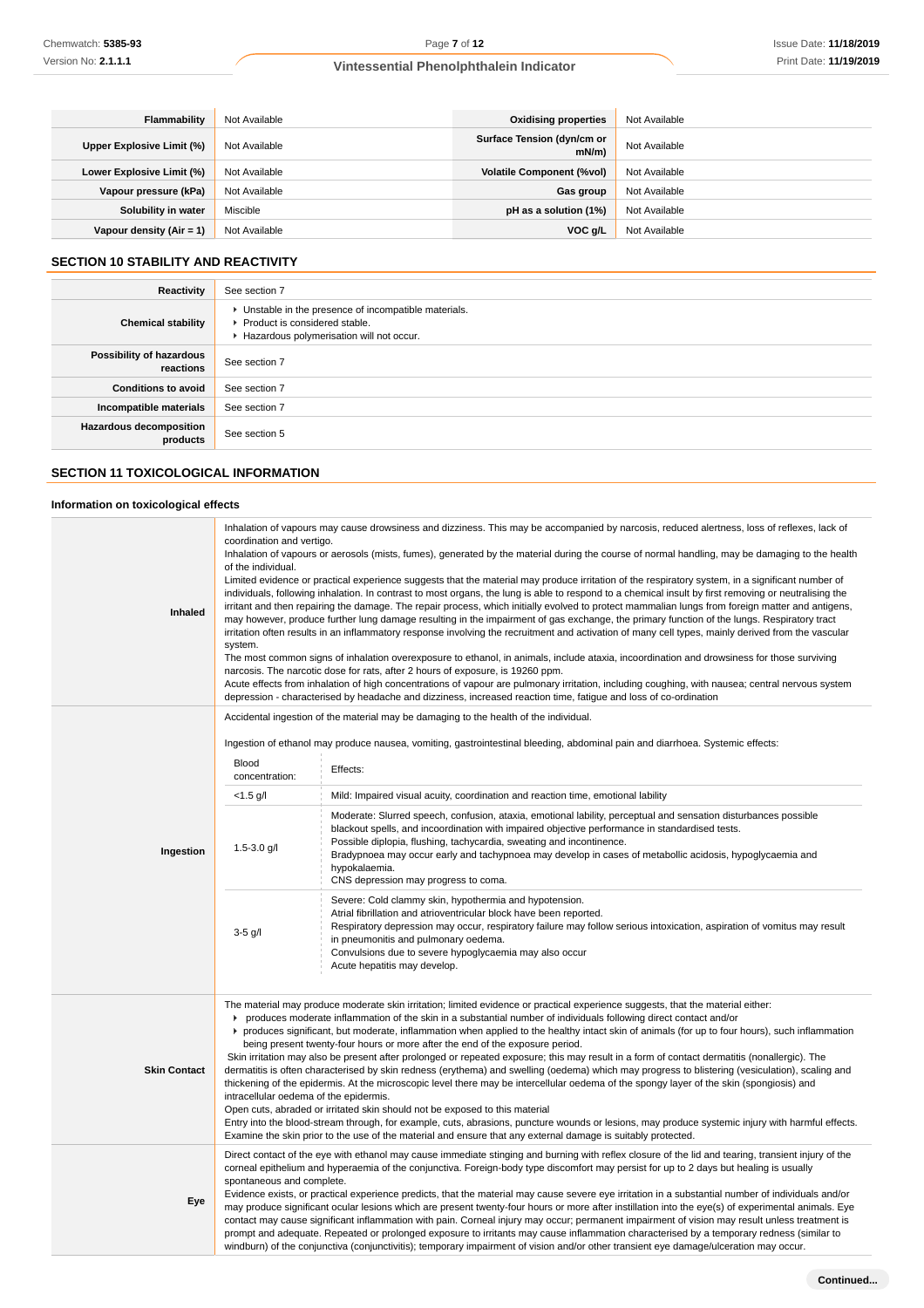|--|

| Vintessential Phenolphthalein<br>Indicator | <b>TOXICITY</b>                                                                                                                                                                                                                 | <b>IRRITATION</b>                                    |  |
|--------------------------------------------|---------------------------------------------------------------------------------------------------------------------------------------------------------------------------------------------------------------------------------|------------------------------------------------------|--|
|                                            | Not Available                                                                                                                                                                                                                   | Not Available                                        |  |
|                                            | <b>TOXICITY</b>                                                                                                                                                                                                                 | <b>IRRITATION</b>                                    |  |
|                                            | Inhalation (rat) LC50: 124.7 mg/l/4H[2]                                                                                                                                                                                         | Eye (rabbit): 500 mg SEVERE                          |  |
|                                            | Oral (rat) LD50: =1501 mg/kg <sup>[2]</sup>                                                                                                                                                                                     | Eye (rabbit):100mg/24hr-moderate                     |  |
| ethanol                                    |                                                                                                                                                                                                                                 | Eye: adverse effect observed (irritating)[1]         |  |
|                                            |                                                                                                                                                                                                                                 | Skin (rabbit):20 mg/24hr-moderate                    |  |
|                                            |                                                                                                                                                                                                                                 | Skin (rabbit):400 mg (open)-mild                     |  |
|                                            |                                                                                                                                                                                                                                 | Skin: no adverse effect observed (not irritating)[1] |  |
|                                            | <b>TOXICITY</b>                                                                                                                                                                                                                 | <b>IRRITATION</b>                                    |  |
| phenolphthalein                            | Not Available                                                                                                                                                                                                                   | Not Available                                        |  |
|                                            | <b>TOXICITY</b>                                                                                                                                                                                                                 | <b>IRRITATION</b>                                    |  |
| water                                      | Oral (rat) LD50: >90000 mg/kg <sup>[2]</sup>                                                                                                                                                                                    | Not Available                                        |  |
| Legend:                                    | 1. Value obtained from Europe ECHA Registered Substances - Acute toxicity 2.* Value obtained from manufacturer's SDS. Unless otherwise<br>specified data extracted from RTECS - Register of Toxic Effect of chemical Substances |                                                      |  |

| <b>ETHANOL</b>         | The material may cause skin irritation after prolonged or repeated exposure and may produce a contact dermatitis (nonallergic). This form of<br>dermatitis is often characterised by skin redness (erythema) and swelling the epidermis. Histologically there may be intercellular oedema of the<br>spongy layer (spongiosis) and intracellular oedema of the epidermis.                                                                                                                                                                                                                                                                                                                                                                                                                                                                                                                                                                                                                                                                                                                                                                                                                                                                                                                                                                                                                                                                                                                                                                                                                                                                                                                                                                                                                                                                                                                                                                                                                                                                                                                                                                                                                                                                                                                                                                                                                                                                                                                                                                                                                                                                                                                                                                                                                                                                                                                                                                                                                                                                                                                                                                                                                                                                                                                                                                                                                                                                                                                                                                                                                                                                                                                                                                                                                                                                                                                                                                                                                                                                                                                                                                                                                                                                                                                                                                                                                                                                                                                                                                                                                                                                                                                                                                                                                                                                                                                                                                                                                                                                                                                                      |
|------------------------|---------------------------------------------------------------------------------------------------------------------------------------------------------------------------------------------------------------------------------------------------------------------------------------------------------------------------------------------------------------------------------------------------------------------------------------------------------------------------------------------------------------------------------------------------------------------------------------------------------------------------------------------------------------------------------------------------------------------------------------------------------------------------------------------------------------------------------------------------------------------------------------------------------------------------------------------------------------------------------------------------------------------------------------------------------------------------------------------------------------------------------------------------------------------------------------------------------------------------------------------------------------------------------------------------------------------------------------------------------------------------------------------------------------------------------------------------------------------------------------------------------------------------------------------------------------------------------------------------------------------------------------------------------------------------------------------------------------------------------------------------------------------------------------------------------------------------------------------------------------------------------------------------------------------------------------------------------------------------------------------------------------------------------------------------------------------------------------------------------------------------------------------------------------------------------------------------------------------------------------------------------------------------------------------------------------------------------------------------------------------------------------------------------------------------------------------------------------------------------------------------------------------------------------------------------------------------------------------------------------------------------------------------------------------------------------------------------------------------------------------------------------------------------------------------------------------------------------------------------------------------------------------------------------------------------------------------------------------------------------------------------------------------------------------------------------------------------------------------------------------------------------------------------------------------------------------------------------------------------------------------------------------------------------------------------------------------------------------------------------------------------------------------------------------------------------------------------------------------------------------------------------------------------------------------------------------------------------------------------------------------------------------------------------------------------------------------------------------------------------------------------------------------------------------------------------------------------------------------------------------------------------------------------------------------------------------------------------------------------------------------------------------------------------------------------------------------------------------------------------------------------------------------------------------------------------------------------------------------------------------------------------------------------------------------------------------------------------------------------------------------------------------------------------------------------------------------------------------------------------------------------------------------------------------------------------------------------------------------------------------------------------------------------------------------------------------------------------------------------------------------------------------------------------------------------------------------------------------------------------------------------------------------------------------------------------------------------------------------------------------------------------------------------------------------------------------------------------------------------------|
| <b>PHENOLPHTHALEIN</b> | For phenolphthalein<br>Phenolphthalein is absorbed in the small bowel and is conjugated in the liver to form phenolphthalein glucuronide, which is eliminated in the bile.<br>As it passes through the small intestine, it is partially deconjugated and reabsorbed. Phenolphthalein and its glucuronide enhance oxygen radical<br>production and cause oxidative damage in vitro. Phenolphthalein has also been shown to have low oestrogenic activity in some model systems.<br>Phenolphthalein induced micronucleated erythrocytes in mice given multiple but not single treatments by gavage or in feed. Abnormal<br>spermatozoa were induced in male mice but not male rats treated with phenolphthalein in the feed for 13 weeks. The malignant thymic<br>lymphomas induced by phenolphthalein in female heterozygous p53-deficient mice showed loss of the normal p53 allele.<br>Phenolphthalein induced chromosomal aberrations, Hprt gene mutations and morphological transformation but not aneuploidy or ouabain-<br>resistant mutations or sister chromatid exchange in cultured mammalian cells. It did not induce gene mutations in bacteria.<br>The main target organ for the toxic effects of phenolphthalein is reported to be the intestine. Indiscriminate use of phenolphthalein results in<br>chronic constipation and laxative dependence, loss of normal bowel function and bowel irritation. Habitual use for several years may cause a<br>"cathartic colon", i.e. a poorly functioning colon with atonic dilatation, especially on the right side, resulting in extensive retention of the bowel<br>contents. The clinical condition, which resembles chronic ulcerative colitis both radiologically and pathologically, involves thinning of the intestinal<br>wall and loss of the normal mucosal pattern of the terminal ileum.<br>Anecdotal cases of long-term use or overdose of phenolphthalein have been associated with abdominal pain, diarrhoea, vomiting, electrolyte<br>imbalance (hypokalaemia, hypocalcaemia and/or metabolic acidosis or alkalosis), dehydration, malabsorption, protein-losing gastroenteropathy,<br>steatorrhoea, anorexia, weight loss, polydipsia, polyuria, cardiac arrhythmia, muscle weakness, prostration and histopathological lesions . Kidney,<br>muscle and central nervous system disturbances are thought to be due to electrolyte imbalance. Loss of intestinal sodium and water stimulates<br>compensatory renin production and secondary aldosteronism, leading to sodium conservation and potassium loss by the kidney. The<br>hypokalaemia contributes to renal insufficiency and is sometimes associated with rhabdomyolysis.<br>Abuse of phenolphthalein-containing laxatives has been associated with gastrointestinal bleeding, iron-deficient anaemia, acute pancreatitis and<br>multiple organ damage in cases of massive overdose, including fulminant hepatic failure and disseminated intravascular coagulation<br>Allergy to phenolphthalein is often manifested as cutaneous inflammatory reactions or fixed drug eruptions, i.e. solitary or multiple, well-defined,<br>erythematous macules that may progress to vesicles and/or bullae. These lesions characteristically recur in the same location with each<br>subsequent dose of phenolphthalein and generally leave residual hyperpigmentation that increases in intensity with each exposure; numerous<br>melanin-containing dermal macrophages have been found in pigmented areas In extreme cases, recurrences have involved progressively more<br>severe lesions characterised as bullous erythema multiforme, with focal haemorrhage and necrosis and perivascular lymphocytic infiltration and,<br>in one case report, toxic epidermal necrolysis<br>A review of 204 cases of phenolphthalein ingestion in children aged five years and younger reported to the Pittsburgh Poison Center (USA) over<br>a 30-month period indicated that ingestion of < 1 g was associated with a minimal risk of developing dehydration due to excessive diarrhoea and<br>resulting fluid loss<br>Despite the profile of low acute toxicity documented in this study, cases of fatal poisoning of children have been reported; symptoms of<br>pulmonary and cerebral oedema, multiple organ effects and encephalitis were attributed to hypersensitivity reactions. Repeated administration of<br>phenolphthalein-containing laxatives to children has led to serious illness and multiple hospitalisations<br>Analogy with related biphenolic compounds suggests that phenolphthalein has oestrogenic activity; however, studies with MCF-7 human breast<br>cancer cells in tissue culture and in rat uterus in vivo suggested only a weak oestrogenic response.<br>Phenolphthalein is a partial oestrogen in immature rat uteri. Doses of 1-10 mg given subcutaneously twice daily for two days to female Wistar rats<br>weighing 35-40 g induced a dose-related increase in uterine weight, but the maximum increase was only about half of that induced by oestradiol. |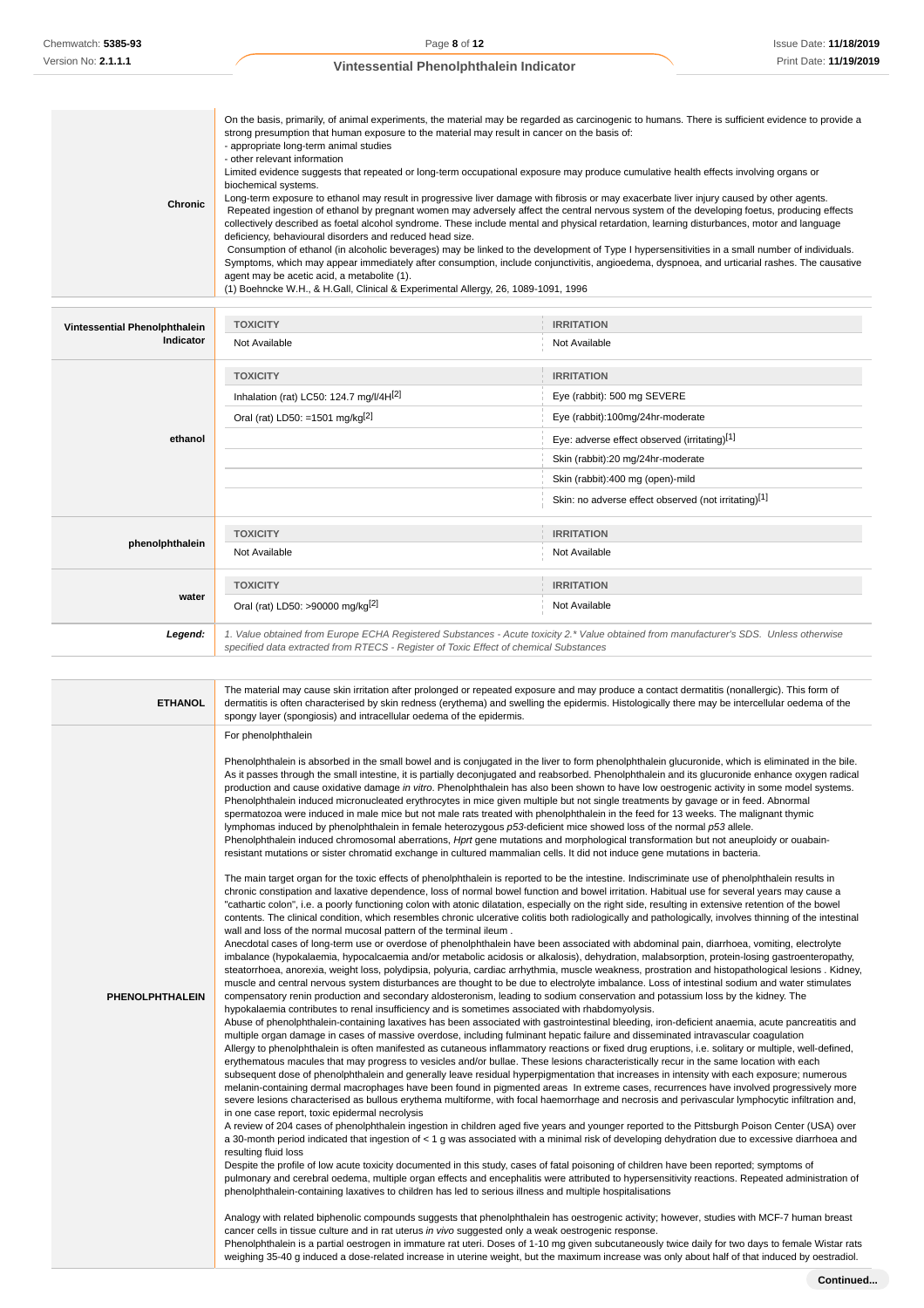|                                                           | Phenolphthalein was shown to bind to the oestrogen receptor and was a competitive antagonist to oestradiol.<br>In a study reported in an abstract, exposure of female B6C3F1 mice to 1895 mg/kg bw phenolphthalein orally [method not stated] daily for 30 or<br>60 days caused no changes in weight gain, oestrous cycles or the numbers of oocyte-containing follicles of any class (primordial, primary,<br>growing or antral), or any detectable pathological<br>change in ovarian cells. In a 1997 study there was no evidence of reproductive toxicity in female B6C3F1 mice or male or female Fischer 344/N<br>rats. Lower epididymal weights and lower sperm density (number of sperm/g of crude epididymal tissue) were observed in male mice at 12 000,<br>25 000 and 50 000 mg/kg                                                                                                                                                                                                                                                                                                                                                                                                                                                                                             |                                   |   |  |
|-----------------------------------------------------------|------------------------------------------------------------------------------------------------------------------------------------------------------------------------------------------------------------------------------------------------------------------------------------------------------------------------------------------------------------------------------------------------------------------------------------------------------------------------------------------------------------------------------------------------------------------------------------------------------------------------------------------------------------------------------------------------------------------------------------------------------------------------------------------------------------------------------------------------------------------------------------------------------------------------------------------------------------------------------------------------------------------------------------------------------------------------------------------------------------------------------------------------------------------------------------------------------------------------------------------------------------------------------------------|-----------------------------------|---|--|
|                                                           | Studies have shown that phenolphthalein, at high dose levels, is carcinogenic in mice and has a weak genotoxic (clastogenic) activity in vivo.<br>With respect to the carcinogenicity study, the US FDA has stated that "the systemic exposures in rodents were approximately 40 to 70 fold and<br>60 to 100 fold the human exposure for rats and mice, respectively                                                                                                                                                                                                                                                                                                                                                                                                                                                                                                                                                                                                                                                                                                                                                                                                                                                                                                                     |                                   |   |  |
|                                                           | Phenolphthalein is reasonably anticipated to be a human carcinogen based on sufficient evidence of increased incidence of malignant and/or<br>combination of malignant and benign tumors in multiple tissue sites and in multiple species (IARC 2000). In a two-year B6C3F1 mouse<br>carcinogenicity study, NTP (1996) concluded that phenolphthalein, administered in feed, induced significant increases in the incidence of<br>histiocytic sarcoma and lymphomas of thymic origin in males and females and malignant lymphoma (all types) and benign ovarian sex cord<br>stromal tumors in females. In the corresponding Fischer 344 rat dietary carcinogenicity study, phenolphthalein induced significant increases in the<br>incidence of benign pheochromocytoma of the adrenal medulla in males and females and renal tubule adenoma in males (NTP 1996). In a<br>6-month dietary study with female heterozygous p53-deficient transgenic mice, phenolphthalein induced a significant increase in the incidence of<br>malignant lymphoma of thymic origin.<br>A few epidemiological studies have investigated the association between the use of phenolphthalein-containing laxatives and colon cancer or<br>adenomatous colorectal polyps. No consistent association was found. |                                   |   |  |
|                                                           | Phenolphthalein has been identified as a multisite carcinogen in rodents, but the molecular species responsible for the carcinogenicity is not<br>known. A catechol metabolite hydroxyphenolphthalein, was recently identified and may be the molecular species responsible for at least part of<br>the toxicity/carcinogenicity The metabolite is an extremely potent mixed-type inhibitor of the O-methylation of the catechol estrogens. It has been<br>suggested that chronic administration of phenolphthalein may enhance metabolic redox cycling of both the metabolite and the catechol estrogens<br>and this, in turn, may contribute to hydroxyphenolphthalein-induced tumourigenesis.<br>Toxicol Appl. Pharmacol Vol 162(2) pp 124-131 2000                                                                                                                                                                                                                                                                                                                                                                                                                                                                                                                                   |                                   |   |  |
|                                                           | Although negative for mutagenicity and DNA damage in bacteria, phenolphthalein exhibits genetic activity in several in vitro and in vivo<br>mammalian assays. Phenolphthalein was positive for the induction of chromosomal aberrations in cultured Chinese hamster ovary cells in the<br>presence of metabolic activation and induced hprt gene mutations, chromosomal aberrations, and morphological transformation in Syrian<br>hamster embryo cells. Phenolphthalein was also positive for the<br>induction of micronucleated erythrocytes in mice following multiple, but not single, treatments administered by gavage or dosed feed.<br>Phenolphthalein also induced micronuclei in female heterozygous p53-deficient transgenic mice exposed via dosed feed for 26 weeks.<br>Phenolphthalein was negative for Na/K ATPase gene mutations and aneuploidy in Syrian hamster embryo cells<br>Tenth Annual Report on Carcinogens: Substance anticipated to be Carcinogen                                                                                                                                                                                                                                                                                                             |                                   |   |  |
|                                                           | [National Toxicology Program: U.S. Dep. of Health & Human Services 2002]<br><b>WARNING:</b> This substance has been classified by the IARC as Group 2B: Possibly Carcinogenic to Humans.                                                                                                                                                                                                                                                                                                                                                                                                                                                                                                                                                                                                                                                                                                                                                                                                                                                                                                                                                                                                                                                                                                 |                                   |   |  |
| <b>WATER</b>                                              | Oral (rat) TDLo: 324000 mg/kg/13W-C<br>No significant acute toxicological data identified in literature search.                                                                                                                                                                                                                                                                                                                                                                                                                                                                                                                                                                                                                                                                                                                                                                                                                                                                                                                                                                                                                                                                                                                                                                          |                                   |   |  |
|                                                           | ×                                                                                                                                                                                                                                                                                                                                                                                                                                                                                                                                                                                                                                                                                                                                                                                                                                                                                                                                                                                                                                                                                                                                                                                                                                                                                        |                                   | ✔ |  |
| <b>Acute Toxicity</b><br><b>Skin Irritation/Corrosion</b> | ×                                                                                                                                                                                                                                                                                                                                                                                                                                                                                                                                                                                                                                                                                                                                                                                                                                                                                                                                                                                                                                                                                                                                                                                                                                                                                        | Carcinogenicity<br>Reproductivity | × |  |
| <b>Serious Eye Damage/Irritation</b>                      | ✔                                                                                                                                                                                                                                                                                                                                                                                                                                                                                                                                                                                                                                                                                                                                                                                                                                                                                                                                                                                                                                                                                                                                                                                                                                                                                        | <b>STOT - Single Exposure</b>     | × |  |
| <b>Respiratory or Skin</b><br>sensitisation               | ×                                                                                                                                                                                                                                                                                                                                                                                                                                                                                                                                                                                                                                                                                                                                                                                                                                                                                                                                                                                                                                                                                                                                                                                                                                                                                        | <b>STOT - Repeated Exposure</b>   | × |  |
| <b>Mutagenicity</b>                                       | ×                                                                                                                                                                                                                                                                                                                                                                                                                                                                                                                                                                                                                                                                                                                                                                                                                                                                                                                                                                                                                                                                                                                                                                                                                                                                                        | <b>Aspiration Hazard</b>          | × |  |

# **SECTION 12 ECOLOGICAL INFORMATION**

## **Toxicity**

| Vintessential Phenolphthalein | <b>ENDPOINT</b>  | <b>TEST DURATION (HR)</b> | <b>SPECIES</b>                | <b>VALUE</b>        | <b>SOURCE</b>    |
|-------------------------------|------------------|---------------------------|-------------------------------|---------------------|------------------|
| Indicator                     | Not<br>Available | Not Available             | Not Available                 | Not<br>Available    | Not<br>Available |
|                               | <b>ENDPOINT</b>  | <b>TEST DURATION (HR)</b> | <b>SPECIES</b>                | <b>VALUE</b>        | <b>SOURCE</b>    |
|                               | <b>LC50</b>      | 96                        | Fish                          | $11-mg/L$           | 2                |
| ethanol                       | EC50             | 48                        | Crustacea                     | 2mg/L               | 4                |
|                               | EC50             | 96                        | Algae or other aquatic plants | 17.921mg/L          | $\overline{4}$   |
|                               | <b>NOEC</b>      | 2016                      | Fish                          | 0.000375mg/L        | $\overline{4}$   |
|                               | <b>ENDPOINT</b>  | <b>TEST DURATION (HR)</b> | <b>SPECIES</b>                | <b>VALUE</b>        | <b>SOURCE</b>    |
| phenolphthalein               | <b>LC50</b>      | 96                        | Fish                          | 10.397mg/L          | 3                |
|                               | EC50             | 48                        | Crustacea                     | $>100$ mg/L         | $\overline{2}$   |
|                               | <b>EC50</b>      | 96                        | Algae or other aquatic plants | 1.081mg/L           | 3                |
|                               | EC10             | 72                        | Algae or other aquatic plants | 1.9 <sub>mg/L</sub> | $\overline{2}$   |
|                               | <b>NOEC</b>      | 72                        | Algae or other aquatic plants | >0.32mg/L           | $\overline{2}$   |

**Legend:**  $\mathbf{X}$  – Data either not available or does not fill the criteria for classification

– Data available to make classification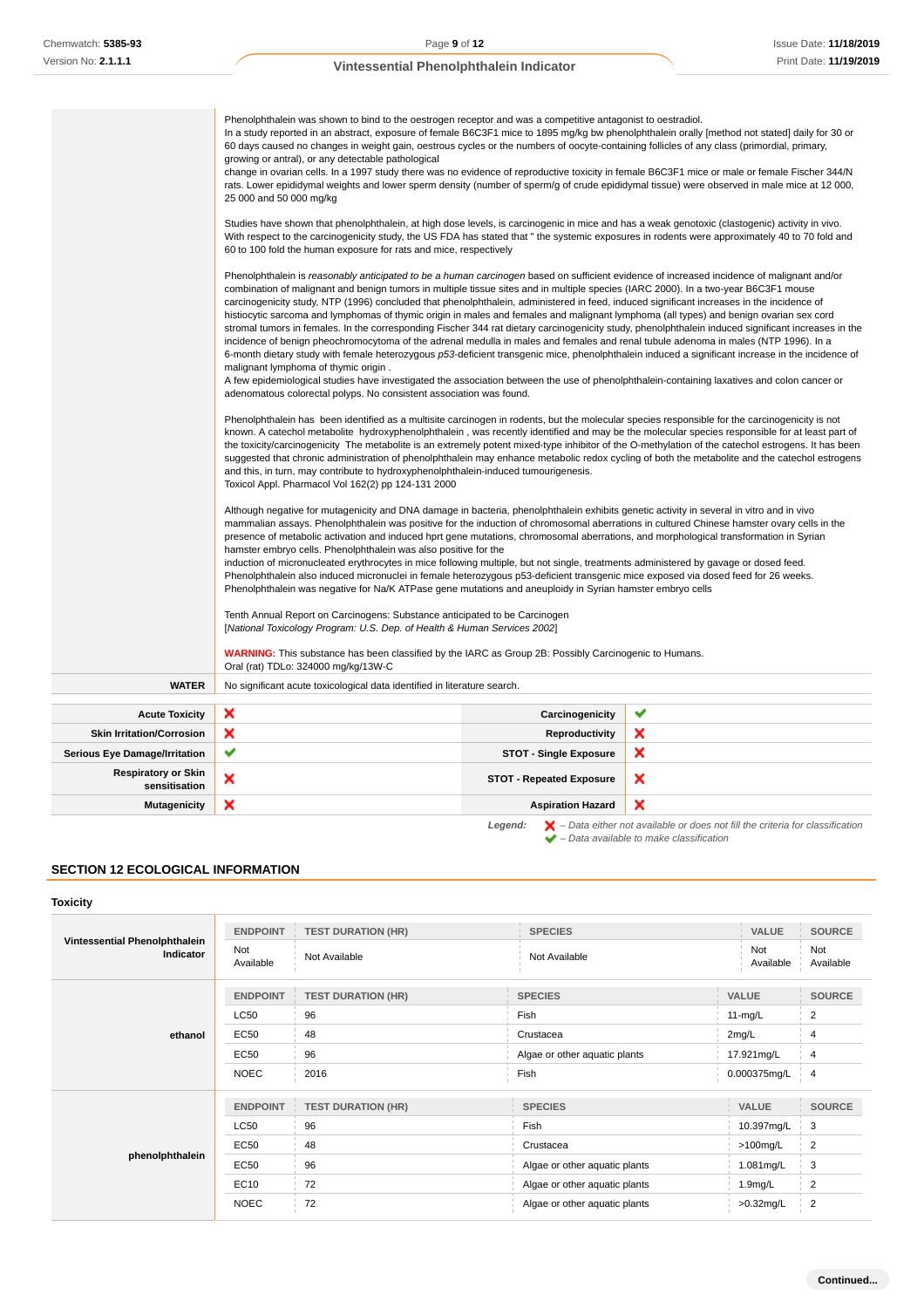|         | <b>ENDPOINT</b>                                                                                                                                                                                                                                                                                                                                                                                 | <b>TEST DURATION (HR)</b> | <b>SPECIES</b>                | <b>VALUE</b> | <b>SOURCE</b>   |
|---------|-------------------------------------------------------------------------------------------------------------------------------------------------------------------------------------------------------------------------------------------------------------------------------------------------------------------------------------------------------------------------------------------------|---------------------------|-------------------------------|--------------|-----------------|
| water   | LC50                                                                                                                                                                                                                                                                                                                                                                                            | 96                        | Fish                          | 897.520mg/L  | $\pm$ 3         |
|         | EC50                                                                                                                                                                                                                                                                                                                                                                                            | 96                        | Algae or other aquatic plants | 8768.874mg/L | $\frac{1}{2}$ 3 |
| Legend: | Extracted from 1. IUCLID Toxicity Data 2. Europe ECHA Registered Substances - Ecotoxicological Information - Aquatic Toxicity 3. EPIWIN Suite<br>V3.12 (QSAR) - Aquatic Toxicity Data (Estimated) 4. US EPA, Ecotox database - Aquatic Toxicity Data 5. ECETOC Aquatic Hazard Assessment<br>Data 6. NITE (Japan) - Bioconcentration Data 7. METI (Japan) - Bioconcentration Data 8. Vendor Data |                           |                               |              |                 |

#### **DO NOT** discharge into sewer or waterways.

## **Persistence and degradability**

| Ingredient      | Persistence: Water/Soil       | Persistence: Air              |
|-----------------|-------------------------------|-------------------------------|
| ethanol         | LOW (Half-life $= 2.17$ days) | LOW (Half-life $= 5.08$ days) |
| phenolphthalein | <b>HIGH</b>                   | <b>HIGH</b>                   |
| water           | LOW                           | LOW                           |

## **Bioaccumulative potential**

| Ingredient      | <b>Bioaccumulation</b>   |
|-----------------|--------------------------|
| ethanol         | LOW (LogKOW = $-0.31$ )  |
| phenolphthalein | LOW (LogKOW = $3.0584$ ) |
| water           | LOW (LogKOW = $-1.38$ )  |

## **Mobility in soil**

| Ingredient      | <b>Mobility</b>      |
|-----------------|----------------------|
| ethanol         | $HIGH (KOC = 1)$     |
| phenolphthalein | $LOW (KOC = 307100)$ |
| water           | LOW ( $KOC = 14.3$ ) |

# **SECTION 13 DISPOSAL CONSIDERATIONS**

## **Waste treatment methods**

| <b>DO NOT</b> allow wash water from cleaning or process equipment to enter drains.<br>It may be necessary to collect all wash water for treatment before disposal.<br>In all cases disposal to sewer may be subject to local laws and regulations and these should be considered first.<br>▶ Where in doubt contact the responsible authority.<br>Recycle wherever possible.<br>Product / Packaging disposal<br>• Consult manufacturer for recycling options or consult local or regional waste management authority for disposal if no suitable treatment or<br>disposal facility can be identified.<br>Dispose of by: burial in a land-fill specifically licensed to accept chemical and / or pharmaceutical wastes or Incineration in a licensed<br>apparatus (after admixture with suitable combustible material).<br>Decontaminate empty containers. Observe all label safequards until containers are cleaned and destroyed. |
|------------------------------------------------------------------------------------------------------------------------------------------------------------------------------------------------------------------------------------------------------------------------------------------------------------------------------------------------------------------------------------------------------------------------------------------------------------------------------------------------------------------------------------------------------------------------------------------------------------------------------------------------------------------------------------------------------------------------------------------------------------------------------------------------------------------------------------------------------------------------------------------------------------------------------------|
|------------------------------------------------------------------------------------------------------------------------------------------------------------------------------------------------------------------------------------------------------------------------------------------------------------------------------------------------------------------------------------------------------------------------------------------------------------------------------------------------------------------------------------------------------------------------------------------------------------------------------------------------------------------------------------------------------------------------------------------------------------------------------------------------------------------------------------------------------------------------------------------------------------------------------------|

# **SECTION 14 TRANSPORT INFORMATION**

## **Labels Required**

| <b>NO</b> |
|-----------|

# **Marine Pollutant HAZCHEM** •2YE

# **Land transport (ADG)**

| <b>UN</b> number             | 1170                                                                 |  |  |
|------------------------------|----------------------------------------------------------------------|--|--|
| UN proper shipping name      | ETHANOL (ETHYL ALCOHOL) or ETHANOL SOLUTION (ETHYL ALCOHOL SOLUTION) |  |  |
| Transport hazard class(es)   | Class<br>3<br>Not Applicable<br>Subrisk                              |  |  |
| Packing group                | Ш                                                                    |  |  |
| <b>Environmental hazard</b>  | Not Applicable                                                       |  |  |
| Special precautions for user | Special provisions<br>144<br>Limited quantity<br>1 <sub>L</sub>      |  |  |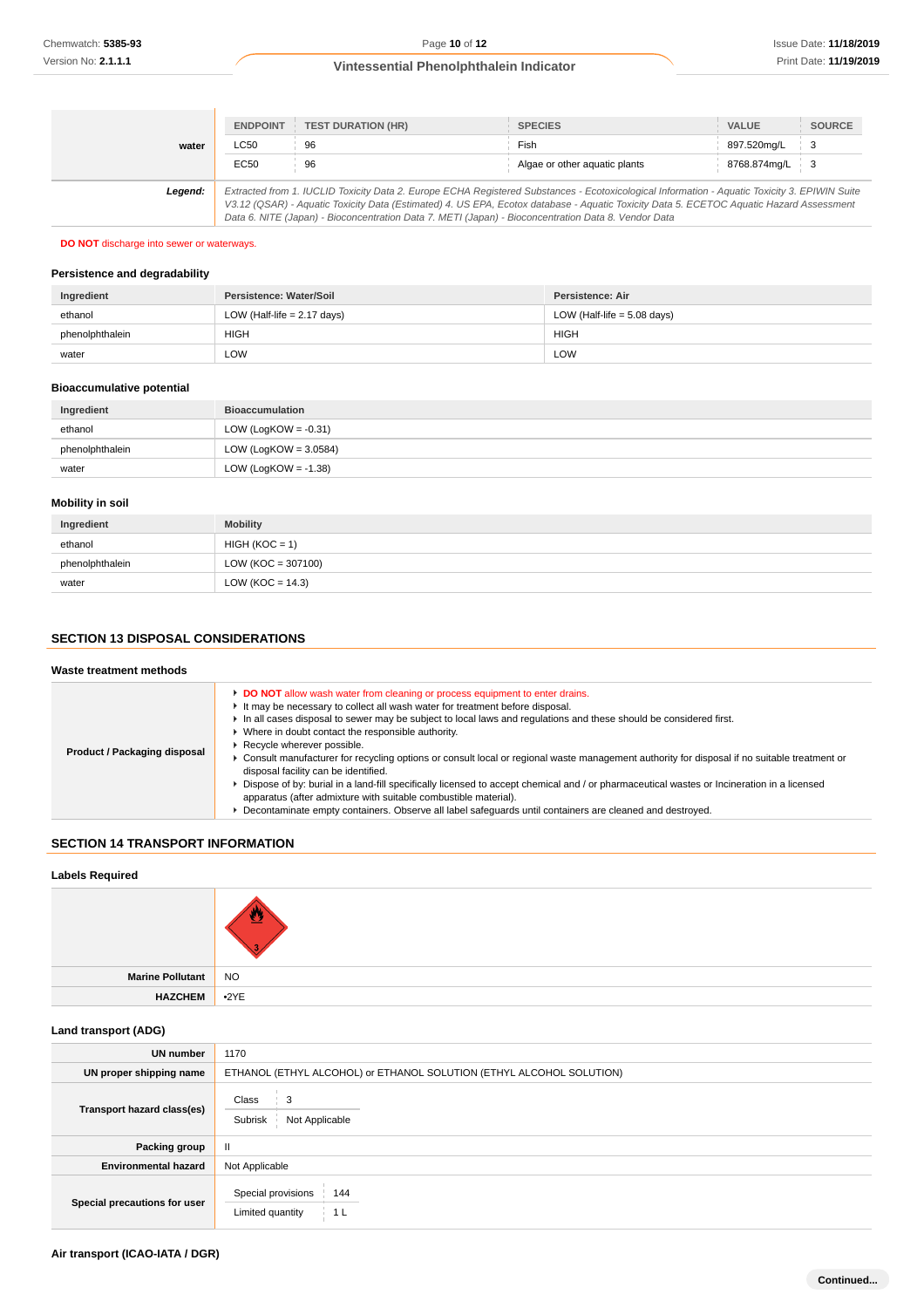| UN number                    | 1170                                                                                                                                                                                                                                                                                        |                           |                                                                   |  |
|------------------------------|---------------------------------------------------------------------------------------------------------------------------------------------------------------------------------------------------------------------------------------------------------------------------------------------|---------------------------|-------------------------------------------------------------------|--|
| UN proper shipping name      | Ethanol or Ethanol. Solution                                                                                                                                                                                                                                                                |                           |                                                                   |  |
| Transport hazard class(es)   | <b>ICAO/IATA Class</b><br><b>ICAO / IATA Subrisk</b><br><b>ERG Code</b>                                                                                                                                                                                                                     | 3<br>Not Applicable<br>3L |                                                                   |  |
| Packing group                | $\mathbf{II}$                                                                                                                                                                                                                                                                               |                           |                                                                   |  |
| <b>Environmental hazard</b>  | Not Applicable                                                                                                                                                                                                                                                                              |                           |                                                                   |  |
| Special precautions for user | Special provisions<br>Cargo Only Packing Instructions<br>Cargo Only Maximum Qty / Pack<br>Passenger and Cargo Packing Instructions<br>Passenger and Cargo Maximum Qty / Pack<br>Passenger and Cargo Limited Quantity Packing Instructions<br>Passenger and Cargo Limited Maximum Qty / Pack |                           | A3 A58 A180<br>364<br>60L<br>353<br>5 L<br>Y341<br>1 <sub>L</sub> |  |

## **Sea transport (IMDG-Code / GGVSee)**

| <b>UN number</b>             | 1170                                                                                                         |  |  |
|------------------------------|--------------------------------------------------------------------------------------------------------------|--|--|
| UN proper shipping name      | ETHANOL (ETHYL ALCOHOL) or ETHANOL SOLUTION (ETHYL ALCOHOL SOLUTION)                                         |  |  |
| Transport hazard class(es)   | <b>IMDG Class</b><br>3<br><b>IMDG Subrisk</b><br>Not Applicable                                              |  |  |
| Packing group                | $\mathbf{II}$                                                                                                |  |  |
| <b>Environmental hazard</b>  | Not Applicable                                                                                               |  |  |
| Special precautions for user | $F-E$ , S-D<br><b>EMS Number</b><br>Special provisions<br>144<br><b>Limited Quantities</b><br>1 <sub>L</sub> |  |  |

## **Transport in bulk according to Annex II of MARPOL and the IBC code**

| <b>SOURCE</b> | <b>T NAME</b><br>PRODUC | <b>LUTION CATEGORY</b><br>PG. | <b>SHIP TYPE</b> |
|---------------|-------------------------|-------------------------------|------------------|
|               | Ethyl alcohol           |                               | Not Applicable   |

## **SECTION 15 REGULATORY INFORMATION**

# **Safety, health and environmental regulations / legislation specific for the substance or mixture**

#### **ETHANOL IS FOUND ON THE FOLLOWING REGULATORY LISTS**

| Australia Dangerous Goods Code (ADG Code) - Dangerous Goods List                                        | IMO IBC Code Chapter 18: List of products to which the Code does not apply                            |  |
|---------------------------------------------------------------------------------------------------------|-------------------------------------------------------------------------------------------------------|--|
| Australia Dangerous Goods Code (ADG Code) - List of Emergency Action Codes                              | IMO MARPOL 73/78 (Annex II) - List of Other Liquid Substances                                         |  |
| Australia Exposure Standards                                                                            | IMO Provisional Categorization of Liquid Substances - List 2: Pollutant only mixtures                 |  |
| Australia Hazardous Chemical Information System (HCIS) - Hazardous Chemicals                            | containing at least 99% by weight of components already assessed by IMO                               |  |
| Australia Inventory of Chemical Substances (AICS)                                                       | IMO Provisional Categorization of Liquid Substances - List 3: (Trade-named) mixtures                  |  |
| Australia Standard for the Uniform Scheduling of Medicines and Poisons (SUSMP) -<br>Appendix B (Part 3) | containing at least 99% by weight of components already assessed by IMO, presenting<br>safety hazards |  |
| GESAMP/EHS Composite List - GESAMP Hazard Profiles                                                      | International Air Transport Association (IATA) Dangerous Goods Regulations                            |  |
| IMO IBC Code Chapter 17: Summary of minimum requirements                                                | International Maritime Dangerous Goods Requirements (IMDG Code)                                       |  |
|                                                                                                         | United Nations Recommendations on the Transport of Dangerous Goods Model<br>Regulations               |  |
| PHENOLPHTHALEIN IS FOUND ON THE FOLLOWING REGULATORY LISTS                                              |                                                                                                       |  |
| Australia Hazardous Chemical Information System (HCIS) - Hazardous Chemicals                            | Australia Standard for the Uniform Scheduling of Medicines and Poisons (SUSMP) -                      |  |
| Australia Inventory of Chemical Substances (AICS)                                                       | Schedule 4                                                                                            |  |
|                                                                                                         | International Agency for Research on Cancer (IARC) - Agents Classified by the IARC<br>Monographs      |  |
| WATER IS FOUND ON THE FOLLOWING REGULATORY LISTS                                                        |                                                                                                       |  |

Australia Inventory of Chemical Substances (AICS) IMO IBC Code Chapter 18: List of products to which the Code does not apply

# **National Inventory Status National Inventory Status** Australia - AICS Yes Canada - DSL Yes Canada - NDSL No (ethanol; water; phenolphthalein) China - IECSC Yes Europe - EINEC / ELINCS / NLP Yes